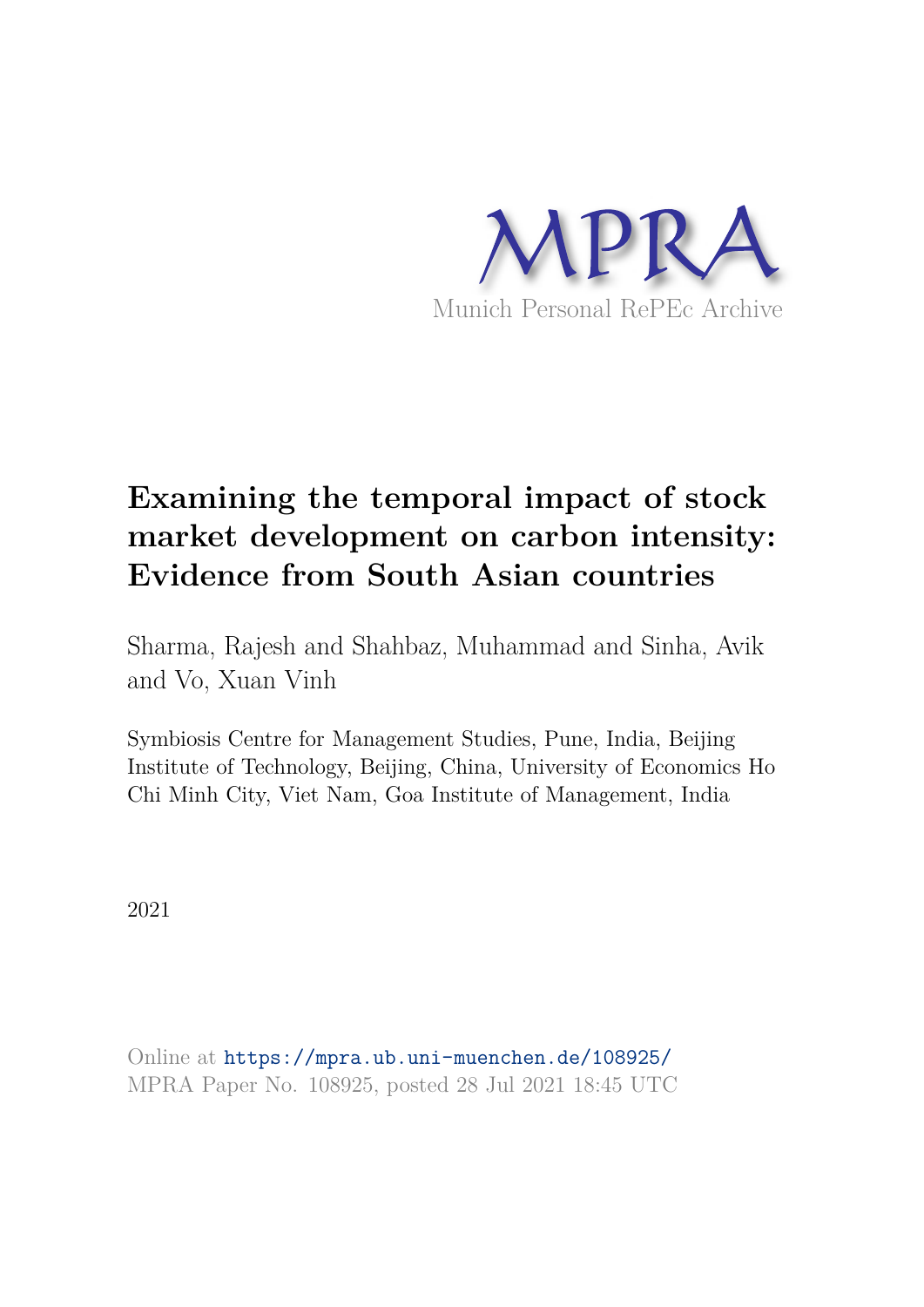# **Examining the temporal impact of stock market development on carbon intensity: Evidence from South Asian countries**

# **Rajesh Sharma**

Symbiosis Centre for Management Studies, Nagpur, Constituent of Symbiosis International (Deemed University), Pune, India Email: [professor.rajeshsharma@gmail.com](mailto:professor.rajeshsharma@gmail.com)

#### **Muhammad Shahbaz**

School of Management and Economics Beijing Institute of Technology, China.

Institute of Business Research, University of Economics Ho Chi Minh City, Viet Nam Email: [muhdshahbaz77@gmail.com](mailto:muhdshahbaz77@gmail.com) 

# **Avik Sinha**

Centre for Excellence in Sustainable Development, Goa Institute of Management, India Email: [f11aviks@iimidr.ac.in](mailto:f11aviks@iimidr.ac.in) 

#### **Xuan Vinh Vo**

Institute of Business Research and CFVG, University of Economics Ho Chi Minh City, Viet Nam Email: [vxvinh@yahoo.com](mailto:vxvinh@yahoo.com) 

**Abstract:** The growing size of stock market in the South Asian countries might have contributed to raising the level of industrial production and energy consumption. This upturned energy usage might have widened the scope for carbon emissions because these nations heavily rely on fossil fuels. In this milieu, therefore, in the present study, we assessed the impacts of stock market development, per capita income, trade expansion, renewable energy solutions, and technological innovations on carbon intensity in the four South Asia countries from 1990-2016. The empirical results based on the CS-ARDL approach revealed that stock market development, per capita income, and trade expansion invigorated carbon intensity in the South Asian countries. On the contrary, the increased usage of renewable energy solutions and technological advancement helped in reducing the energy-led carbon intensity. Further, the interaction of stock market with renewable energy, and subsequently with technological advancement delivered insignificant coefficients, which indicates the inefficacy of renewable energy and technological advancement in regulating stock market-led carbon intensity during the study period. Therefore, by considering the need for complementarity between economic growth and environmental targets, we proposed a multipronged policy framework, which may help the selected countries to attain the Sustainable Development Goals, with a special focus on SDG 7, 8, 9, and 13.

**Keywords:** Stock Market Development, Carbon Intensity, South Asian Countries, Technological Innovations, Renewable Energy, CS-ARDL **JEL Classification:** O3, C5, F6, I18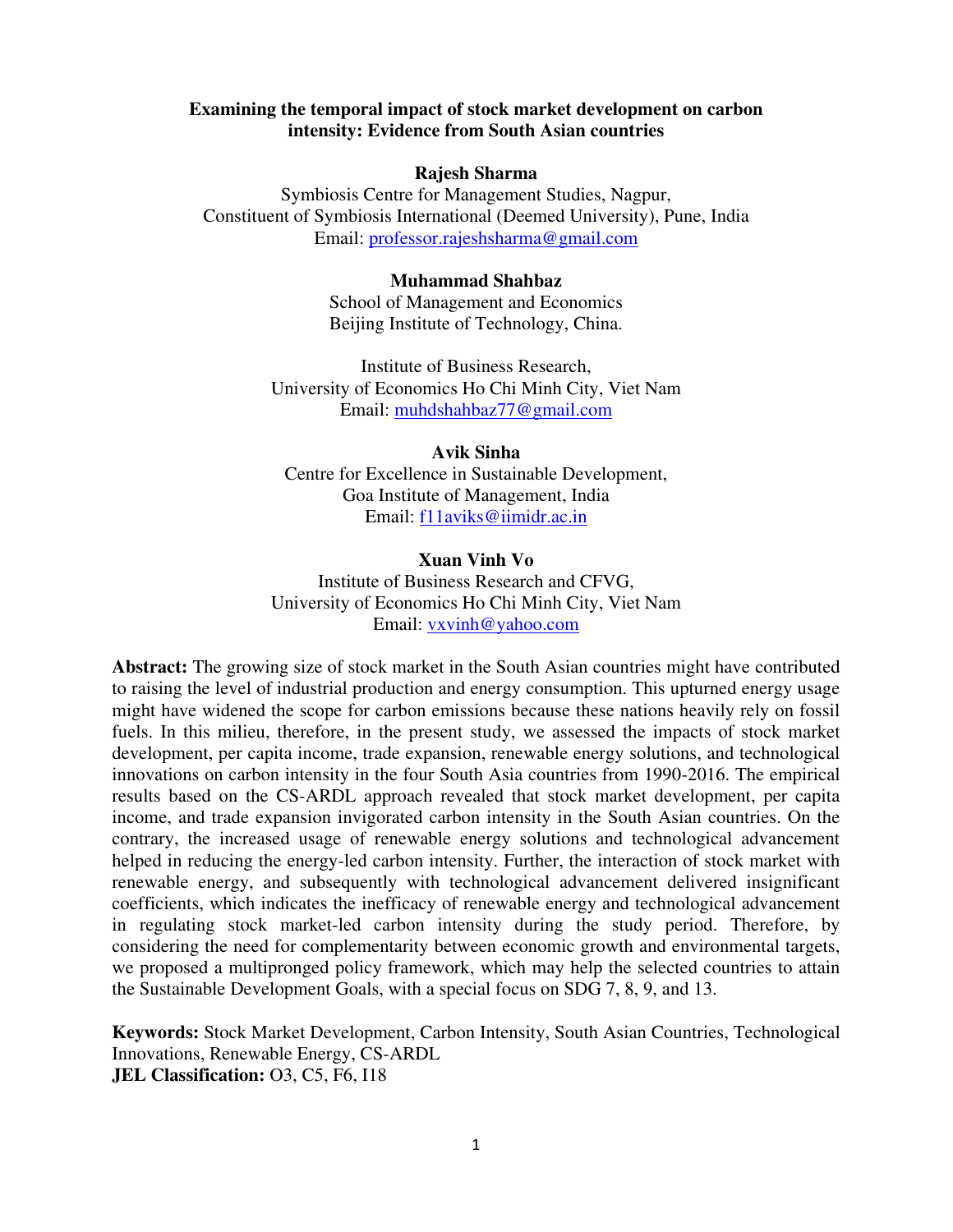#### **Nomenclature**

| <b>LCE</b>     | Low-Carbon Economy                                                   |
|----------------|----------------------------------------------------------------------|
| <b>SMC</b>     | <b>Stock Market Capitalization</b>                                   |
| <b>SDGs</b>    | <b>Sustainable Development Goals</b>                                 |
| $G-7$          | G-7 is used for a group of countries namely Canada, France, Germany, |
|                | Italy, Japan, the United Kingdom, and the United States              |
| EKC            | <b>Environmental Kuznets Curve</b>                                   |
| <b>MENA</b>    | Middle East and North Africa                                         |
| <b>CAI</b>     | Carbon Intensity                                                     |
| <b>PCI</b>     | Per Capita Income                                                    |
| <b>TIN</b>     | Technological innovations                                            |
| <b>TRE</b>     | Trade expansion                                                      |
| <b>REE</b>     | Renewable energy                                                     |
| CD             | Cross-sectional Dependency                                           |
| LM             | Lagrange Multiplier                                                  |
| RP             | <b>Research Period</b>                                               |
| NC             | Number of Countries                                                  |
| pc             | Pair-wise Correlation                                                |
| <b>CADF</b>    | Cross-Sectional Augmented Dickey-Fuller                              |
| <b>CIPS</b>    | Cross-Sectional Im-Pesaran-Shin                                      |
| <b>UM</b>      | <b>Unobserved Matrix</b>                                             |
| <b>CS-ARDL</b> | Cross-Sectional Autoregressive Distributed Lag                       |

# 1. **Introduction**

By ensuring the uninterrupted flows of financial resources, a well-developed stock market strengthens the economic process of a country because it allows the timely interaction of investors and savers and fulfills the financial requirements of the industries (UNCTAD 2017, Zafar et al. 2019a). Therefore, to ensure the productive contribution of financial institutions, the developing regions like South Asia revamped the operational mechanism of their stock market and banking sector so that both domestic and international investors can be attracted and the economy can be pumped up with fresh investments. In this process, due to the modernization and demutualization of stock markets, trade volume and trade transactions in the South Asian countries witnessed a sharp rise, especially in the preceding two decades. For instance, in 2002, the average market capitalization of the four South Asian nations namely India, Pakistan, Sri Lanka, and Bangladesh was 22.63%, whereas, in 2016, it reached to 47.64% (World Bank, 2021). At the same time, in terms of per capita income and domestic production, these nations witnessed consistent upward trends. Resultantly, the region turned into one of the most soughtafter destinations for foreign investors (Ponomarenko, 2019), which subsequently complemented the demand for financial resources through share markets (Sharma and Kautish, 2020). Thus, it can be contemplated that stock market development might have facilitated the free movements of financial resources, which in turn, might have enlarged investment, production, employment, per capita income, and consumption opportunities in these nations (Samarakoon, 2016; United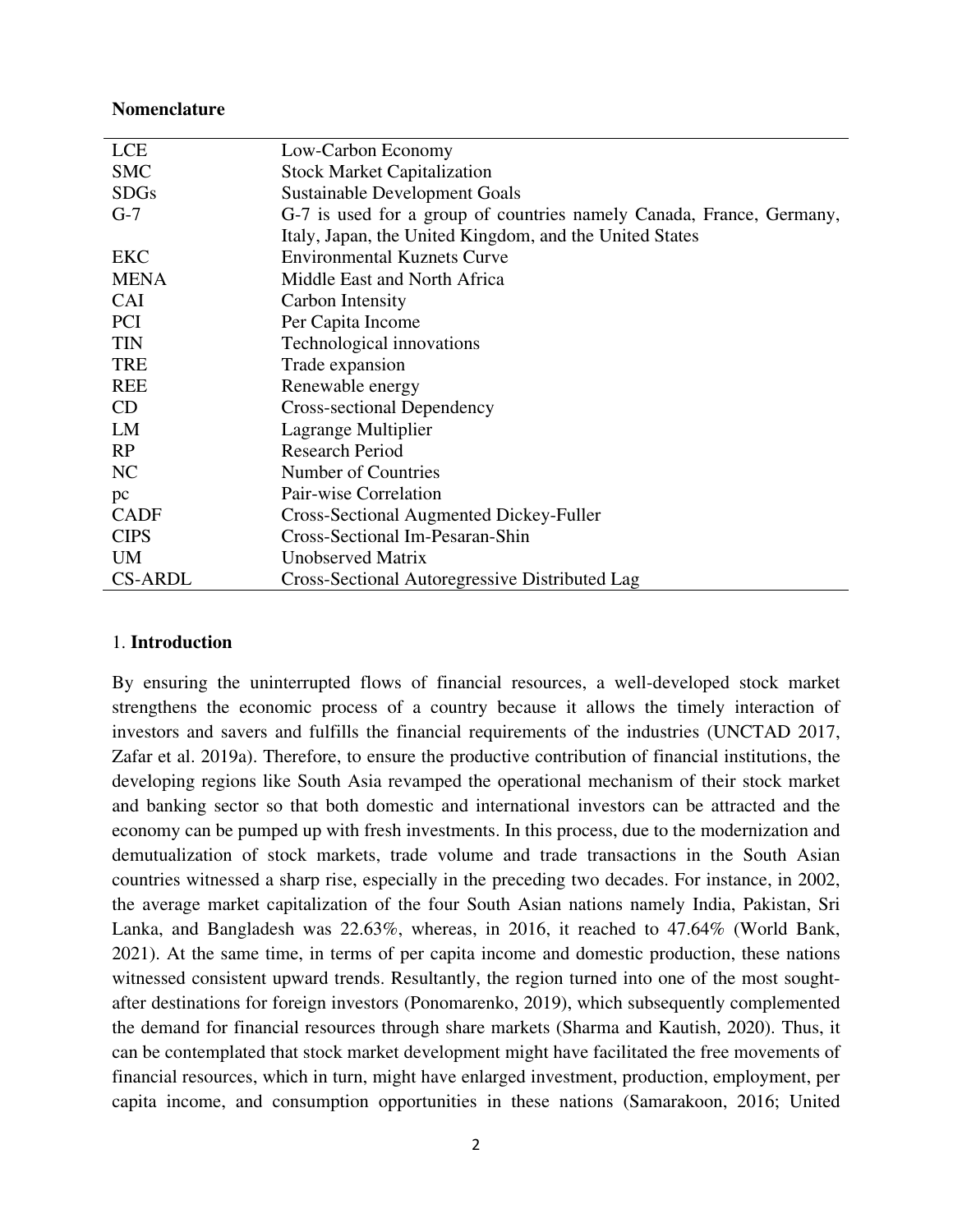Nations, 2018). At the same time, however, it cannot be denied that the increased production and investment supported by stock market development might have intensified the level of environmental pollution because, during the same period, environmental quality of these nations exacerbated significantly. As, the liberal trade policies, stock market and banking sector development (Sharma and Kautish, 2020), technological shift (Li and Piachaud, 2019), demographic dividend (Rahman et al. 2020), and energy supply (Nasreen and Anwar, 2014) might have given support to economic growth endeavors. But, by elevating the usage of energy solutions, these developments might have also exerted negative spillover impacts on biodiversity in the region.

While investigating the possible drivers of environmental pollution, the study in the past reported that the extensive usage of fossil fuels (Bekun et al. 2019, Zafar et al. 2019b), techniques of production (Sinha et al. 2017), foreign direct investment (Shahbaz et al. 2019), trade expansion (Shahbaz et al. 2015), urbanization (Lin and Wang, 2021), and population growth (Mendonça et al. 2020) tend to fortify environmental pollution. Among South Asian countries, however, the combustion of fossil fuels appears to be a major substance of environmental pollution because carbon-intensive energy resources dominate the energy baskets of these nations (Sharma et al. 2020). In conformity to the statement, the report of the Economic Times (2019) ascertained that the seven out of ten most polluted cities across the globe are situated in the South Asian countries. The excessive concentration of transportation channels and nonrenewable energy-based industries appear to be the main causes of growing pollution in these cities. An annual 5% increase of fossil fuel-led carbon emissions from 2000-01 to 2009-10 indicates that the region is failed to achieve climatic goals because such an alarming increase in pollution level is not safe for the established ecosystem (Cervarich et al. 2016). As per the report of the Intergovernmental Panel on Climate Change (IPCC), both developed and developing nations require reducing their gaseous emissions levels up to 25-30 GtCO<sub>2</sub>e year<sup>-1</sup> by 2030. And to achieve this level, in comparison to 2010, the GHG emissions should be reduced by 25% (Fawzy et al. 2020). Otherwise, the global temperature will likely to increase by 1.5 °C in the coming two decades, and many species will extinct from the earth due to global warming.

To achieve these ambitious climatic targets, the South Asian countries have started the decarbonization process by migrating towards alternative safer-energy solutions. Besides, governments have encouraged energy companies to accumulate necessary financial resources from the open markets so that the commercial viability of the renewable energy could be ensured and consumption of fossil fuels could be reduced (Climate Analytics, 2019). However, in this process, governments might have ignored the harmful environmental contribution caused by the indirect economic channels such as stock market and banking sector development. The literature supports that these channels often invigorate industrial production, energy consumption, and subsequently carbon emissions in the long run (Paramati et al. 2017, Zafar et al. 2019a). In other words, besides working as growth drivers, stock market and banking sector expansion can work as a catalyst for carbon emissions. In the case of the South Asian nations, the impact of stock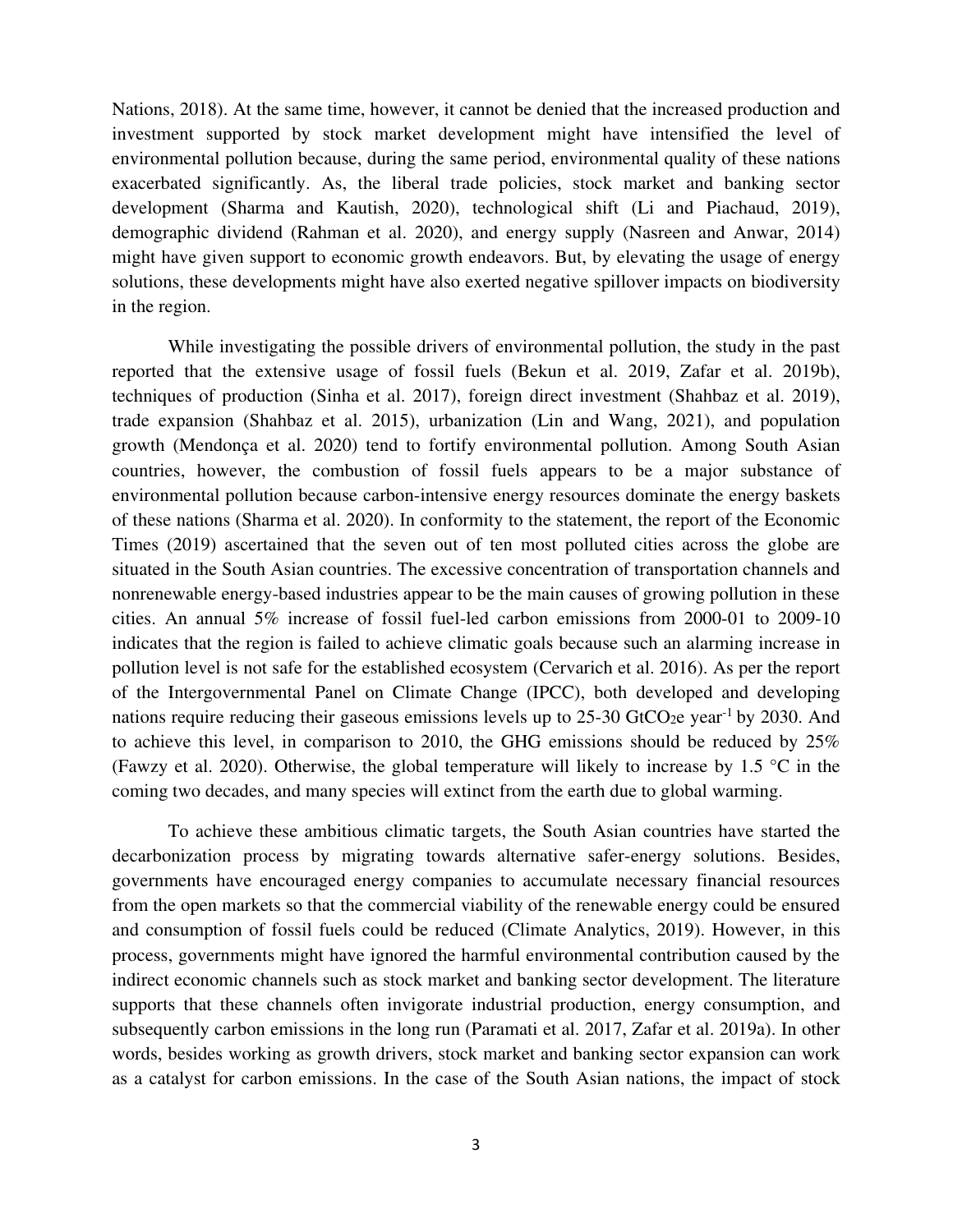market expansion on carbon emissions cannot be denied because more than 50% of the total energy demand is being fulfilled by fossil fuels (Shukla et al. 2017).

In 2015, the Sustainable Development Goals (SDGs) and the Paris Accord came into existence almost concurrently. However, the SDG objectives can be considered as an extension of the discussion points of the Paris Agreement. Now, the commitments made by the South Asian economies regarding the Nationally Determined Contributions (NDCs) are yet to be fulfilled. The economic growth trajectory attained by these economies is exerting the negative environmental externality. Internalization of these negative externalities and commitment to the NDCs require adequate financialization (UNESCAP, 2020). To achieve this financialization objective, active involvement of the domestic financial institutions is necessary. The considered developing nations of the South Asia have started promoting the extensive usage of renewable energy solutions so that without perturbing the growth momentum, environmental pollution can be marginalized. However, service-oriented industries such as banking sector and stock markets are yet to be covered in this ambit; and, here lies the major caveat. In general, through environmental protection measures, governments initially cover the dirtiest and carbon-intensive industries so that the direct environmental damage can be reduced (Sinha and Shahbaz, 2018). In this pursuit, the indirect channels are generally ignored from the environmental ambit because the sectors like stock markets are considered as low-carbon emitters. In this case, the ongoing economic growth strategy may form an exodus from the other sustainable development goals despite accomplishing the goal of economic growth. To navigate the negative environmental consequences of direct and indirect channels, there are two possible solutions: (i) the extensive usage of renewable energy in all sectors, and (ii) innovations in the field of energy so that the selected countries can achieve the status of a low-carbon economy. Importantly, the funding of both navigators can be carried out via stock market.

Dwell on the above discussion, in the present study, we intended to address three major questions: (i) whether stock market development raised the level of carbon intensity in the selected South Asian countries; (ii) whether the extensive usage of cleaner energy solutions and advanced technology reduced carbon intensity; (iii) whether the interaction between stock market and renewable energy and stock market and technological innovation reduced carbon intensity in the long run. In this pursuit, we selected the four South Asian countries namely India, Pakistan, Sri Lanka, and Bangladesh due to two reasons. Firstly, the stock market data for the other South Asian nations, i.e. Afghanistan, Nepal, Maldives, and Bhutan was not available. Secondly, during the considered study period (i.e. 1990-2016), stock markets and environmental footprints in India, Pakistan, Sri Lanka, and Bangladesh have shown upward trends. The consideration of carbon intensity as a proxy for environmental pollution appears relevant because stock market expansion, at the first stage, may lead to an increase in production and energy consumption; and subsequently may widen the scope for carbon intensity. Per capita income and trade expansion are employed as the controlled variables because these are closely associated with market expansion and environmental quality. Based on the long-run and short-run coefficients of stock market capitalization, renewable energy, and technological innovation, we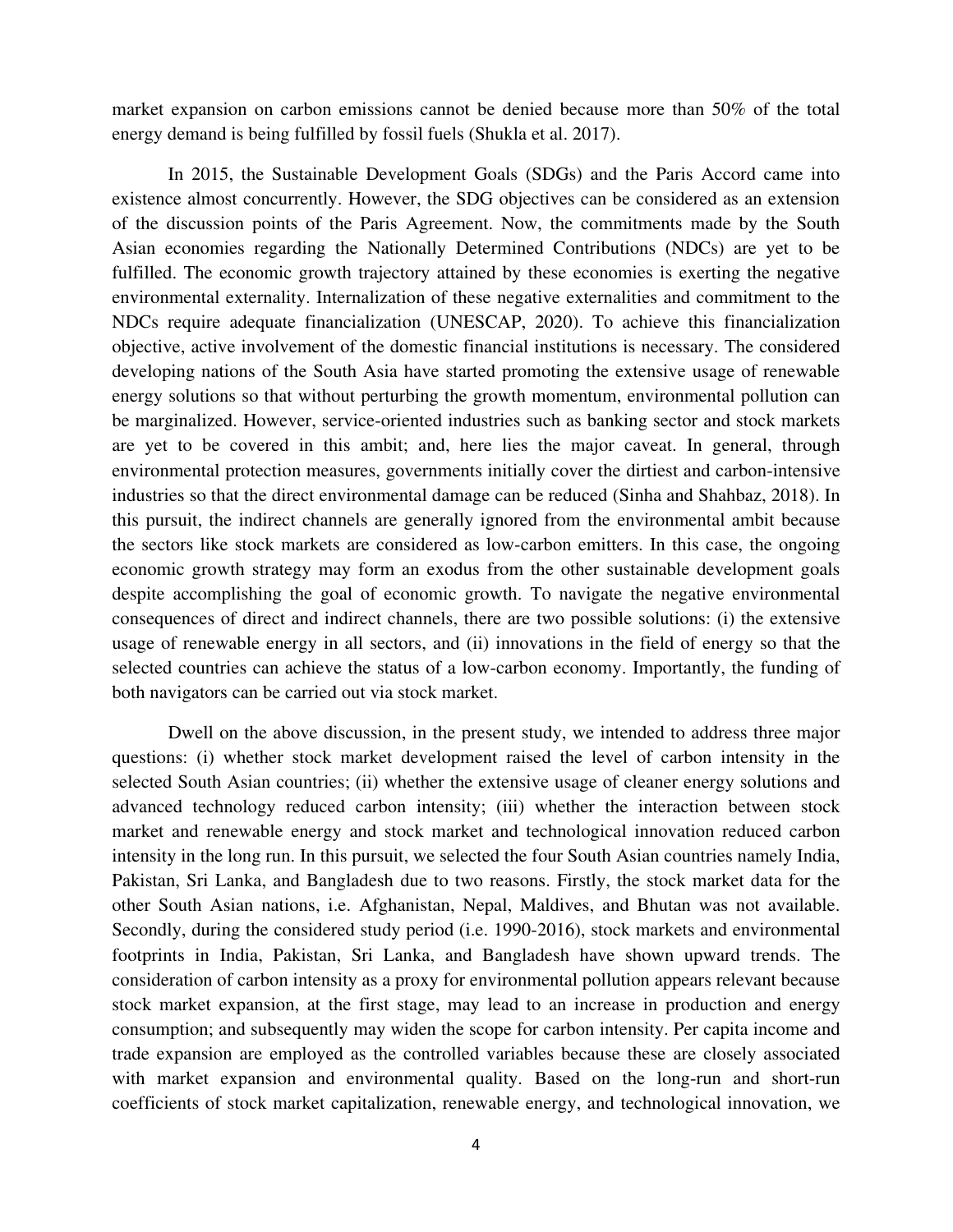intended to explore whether these variables have significantly influenced carbon intensity during the study period. Thereafter, the interaction effect of stock market capitalization and renewable energy and the interaction effect of stock market capitalization and technological innovations on carbon intensity are to be tested. By doing so, we intended to deliberate whether the possible negative impact of stock market capitalization on carbon intensity could be navigated by the usage of renewable energy solutions and technological innovations. Here it is imperative to mention that the level of carbon emissions and carbon intensity can vary significantly for a country in the long run. As former depends on the size of economy and prevailing production processes, whereas the latter depends on the types of energy solutions used at the production stage (Peng and Tao, 2018). In other words, a bigger economy can have low carbon intensity due to the extensive usage of low carbon-intense energy solutions but the level of carbon emissions can be very high; because economic actions in a larger economy may widen the scope for carbon emissions in the long run. Therefore, to assess this possible divergence, the impact of selected variables on carbon emissions has also been examined.

The selection of these countries is justified because, in these four nations, per capita income, stock market capitalization, and environmental pollution witnessed an upturn during the preceding years. Countries like Nepal, Bhutan, and Afghanistan appear to be outliers, as the size of stock market, and per capita income has remained relatively very less than the selected countries.

The study contributes to the existing literature in several manners. Firstly, by departing from the previous studies (Nasir et al. 2019, Zafar et al. 2019), we investigated the possible association between stock market development and energy-led carbon intensity. This approach is advantageous as it will reveal whether stock market development intensifies energy consumption and subsequently level of carbon emissions in the selected nations. If the association between stock market development and carbon intensity is found direct then it can be inferred that stock market's upside movements by intensifying carbon-intense energy consumption, might have exacerbated air quality in the selected nations. Except for a few studies (Zeqiraj et al. 2020), this kind of approach is not been followed in the literature. Secondly, by using stock market capitalization as a determinant of carbon intensity, we intended to highlight the role of indirect economic channels on the quality of environment. Thirdly, by using renewable energy and technological innovations in carbon intensity function, we sought to display whether these are possible solutions for achieving a low-carbon economy. Lastly, we proposed a long-term policy framework to reduce carbon intensity; and here lays the actual novelty of the present study. In the absence of a long-term strategy, the negative channels such as stock market development might continue to enlarge the level of carbon emissions. While proposing the long-term strategy, we considered the SDGs so that by adopting a multipronged and phased approach, SDG-7 (clean energy), SDG-9 (industrial growth and innovation), SDG-8 (economic growth), and subsequently SDG-13 (environment protection) can be pursued. Due to the possibility of political, economic, and social commonalities, it requires addressing the issue of cross-country convergence; and to do so, we employed the latest econometric procedure, i.e. the cross-sectional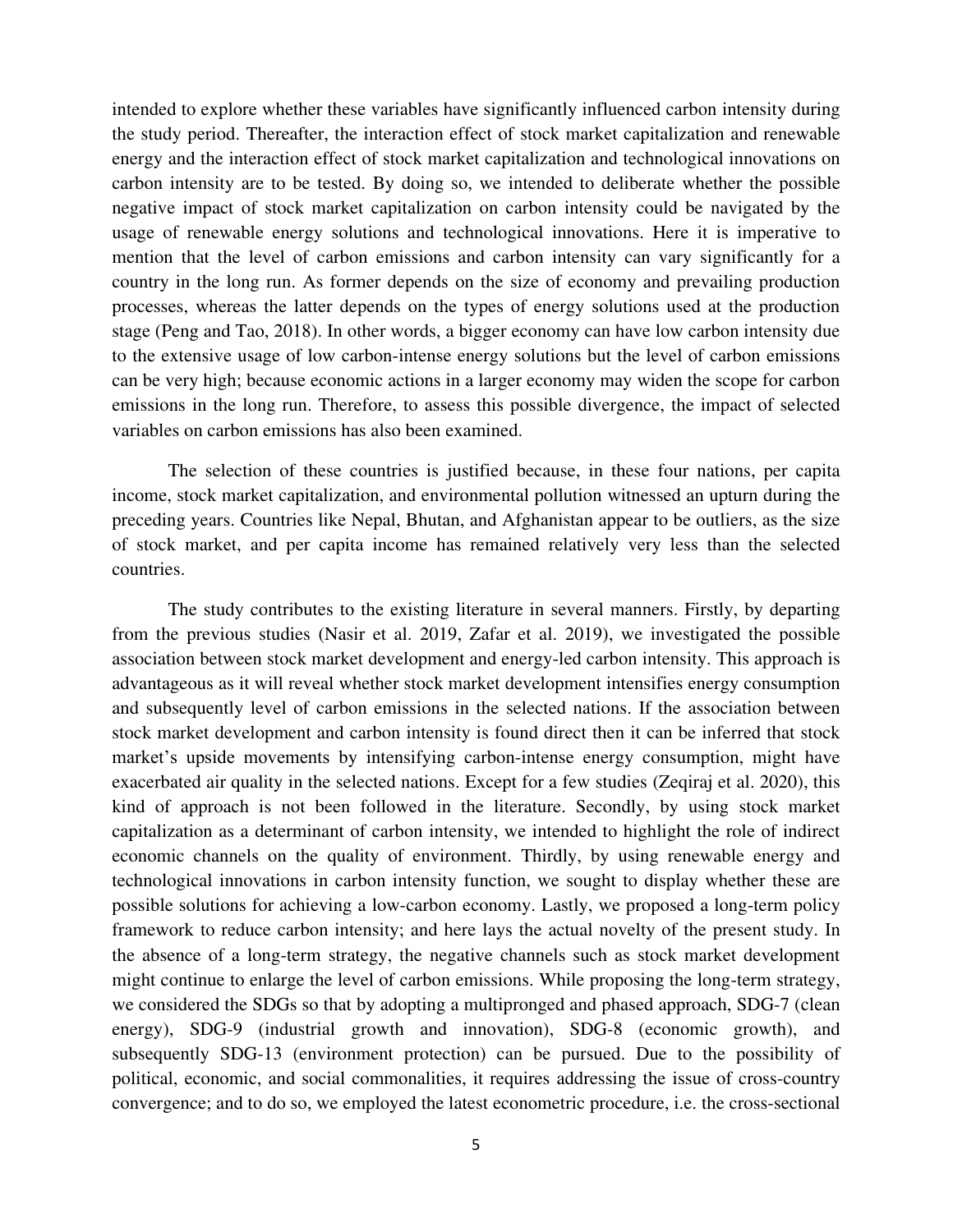augmented autoregressive distributive lag approach (Chudik et al. 2013). Thus, the results based on this advanced computational procedure can be used safely for policy formulation.

Subsequently, Section-2 provides the literature support for the study. In Section-3, we mentioned the theoretical underpinning, data types, and methodology. Thereafter, in Section-4, the computed results are reported. In Section-5, we provided an extensive discussion on the results. In the end, Section-6 is devoted to the conclusion and policy formulation.

#### 2. **The literature survey**

#### *2.1. The nexus between financial sector development and environmental pollution*

The growing interconnectedness among countries has expedited the free-play of financial resources where banking sector and financial markets have played a crucial role because both sectors help in bridging the demand-supply gap and facilitate fresh investments (Sharma and Kautish, 2020a). As a result, countries across the world have witnessed an increase in investment and energy demand (Sadorsky, 2010). Due to this possible association, many studies reported the direct relationship between financial sector development and energy consumption (Aslan et al. 2014, Doğan et al. 2020). In this process, the increased energy demand may lead to an increase in carbon emissions, especially if additional energy demand is fulfilled by fossil fuels (Kumar and Majid, 2020). The literature reveals that energy combustion is one of the major drivers of environmental pollution (Pandey et al. 2020, Sharma and Kautish 2020a); therefore, it can be presumed that stock market expansion may have an indirect influence on environmental quality where energy consumption may work as a mediator (Nasir et al. 2019, Amin et al. 2020). In conformity with this assumption, Zeqiraj et al. (2020) reported that the increased stock market capitalization led to an increase in environmental pollution in European countries. Furthermore, their empirical outcome confirmed that the interaction between stock market and renewable energy usage reduced carbon emissions in both periods. Similarly, using the quantile approach, Godil et al. (2020) confirmed that the increased intensity of share market contributed to damaging biodiversity in Turkey because the development of the former might have widened the scope for energy consumption, which in turn, might have exerted negative pressure on the ecosystem. By considering bank credit and number of listed companies as proxies for financial sector development, Nasir et al.'s (2019) study reported that the increased bank credit and number of listed companies exerted negative stress on air quality in the ASEAN countries.

However, here it is required to mention that if a country has a well-established infrastructure for renewable energy then increased energy demand led by stock market expansion can be achieved by renewable energy solutions. In that case, stock market expansion may invigorate growth without exacerbating environmental quality (Campiglio, 2016). For example, using the sample of G-7 and G-11 countries, Zafar et al. (2019a) ascertained that air quality of G-7 countries deteriorated due to the expansion of stock market. However, due to the widespread usage of renewable energy in G-11 countries, stock market expansion improved environmental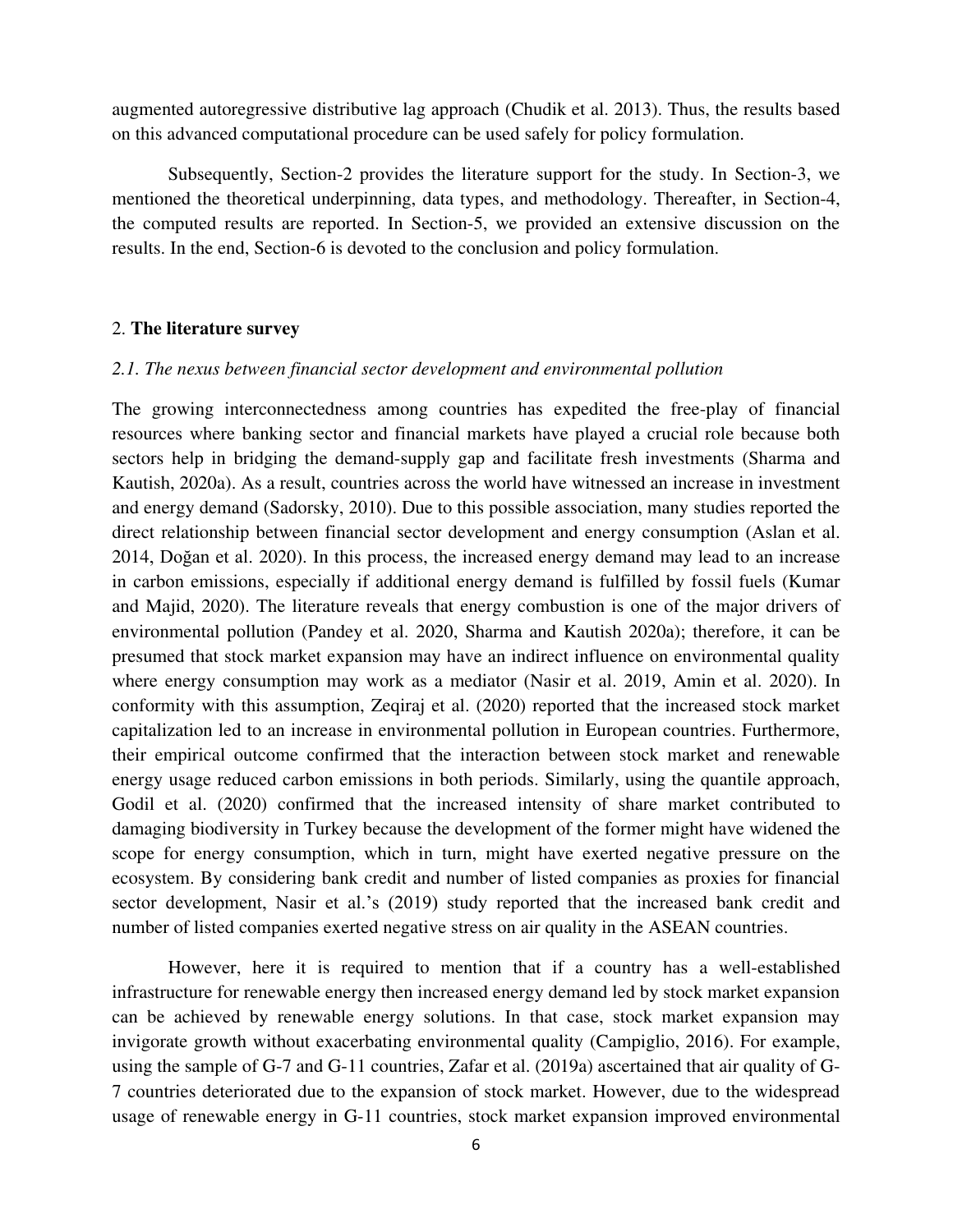quality in the long run. Thus, it can be ascertained that if additional energy demand led by stock market is fulfilled by renewable energy solutions then it may contribute to economic growth and environmental conservation (Tamazian et al. 2009).

#### *2.2. The nexus between economic growth and environmental pollution*

As mentioned earlier, the increased domestic production widens the scope for the usage of additional factor inputs such as machinery, labor, raw material, and energy solutions (Dey and Tareque 2020, Nasir et al. 2021). In this process, environmental pollution may increase significantly if techniques of production are not energy-efficient (Ahmed et al. 2017) and energy solutions are carbon-intensive (Shahbaz et al. 2019). In the case of developing nations, both factors appear to be the catalyst for carbon emissions because economic growth targets dominate the long-term policies and environmental issues often remain unaddressed (Sharma et al. 2020). Treating the income-environment relationship differently, Padilla and Serrano (2006) confirmed that carbon emissions varied with the level of income in developed and developing nations. Furthermore, due to the differences in the concentration of income, the level of carbon emissions exhibited a different pattern among the sampled countries. Due to the possibility of a nonlinear association between economic growth and environmental quality, studies in the past have considered an inverted U-shaped (Shahbaz et al. 2015, Sinha and Shahbaz 2018) and N-shaped environmental Kuznets curves (Allard et al. 2018, Terrell 2020). Not only in developing (Asongu et al. 2020) but also in developed nations (Bekun et al. 2019a, Bekun et al. 2019), the growing domestic production influenced biodiversity negatively, which raised a question on the growth strategy of these nations. By considering a sample of South and South Asian countries, Sharma et al.'s (2021) study confirmed an N-shaped association between per capita income and carbon releases. Based on the delayed second turnaround point, it can be inferred that the quest to achieve large-scale production might have elevated the level of carbon emissions in the long run. Similarly, by employing the NARDL econometric procedure, Shahbaz et al. (2021) ascertained that the increased domestic production in India contributed to raising the level of  $CO<sub>2</sub>$  emissions, whereas the impact of downside variations in domestic production unable to reduce carbon emissions significantly. This study proposed a novel scheme to achieve SDG-8 and SDG-13 simultaneously because SDGs impose a tradeoff for the developing nations. In the case of developed nations, studies in the past have established the nonlinear relationship between the variables. For example, Özokcu and Özdemir (2017) revealed a nonlinear association between CO2 emissions and per capita income in the 26 OECD countries.

However, the outcomes of Farhani and Ozturk's (2015) and Ali et al.'s (2017) studies rejected the possibility of the nonlinear association between the variables in Tunisia and Pakistan, respectively. It means the influence of economic growth on environmental quality may vary over time. The usage of carbon-intensive energy resources and obsolete technology may continue to damage environmental quality even with the increased per capita income. Contrary to this, by using the sample of Morocco, Hakimi and Hamdi's (2016) results confirmed that the increased per capita income helped to achieve a cleaner environment in the long run. Here it can be perceived that investment in environmental fortification might have matched other productive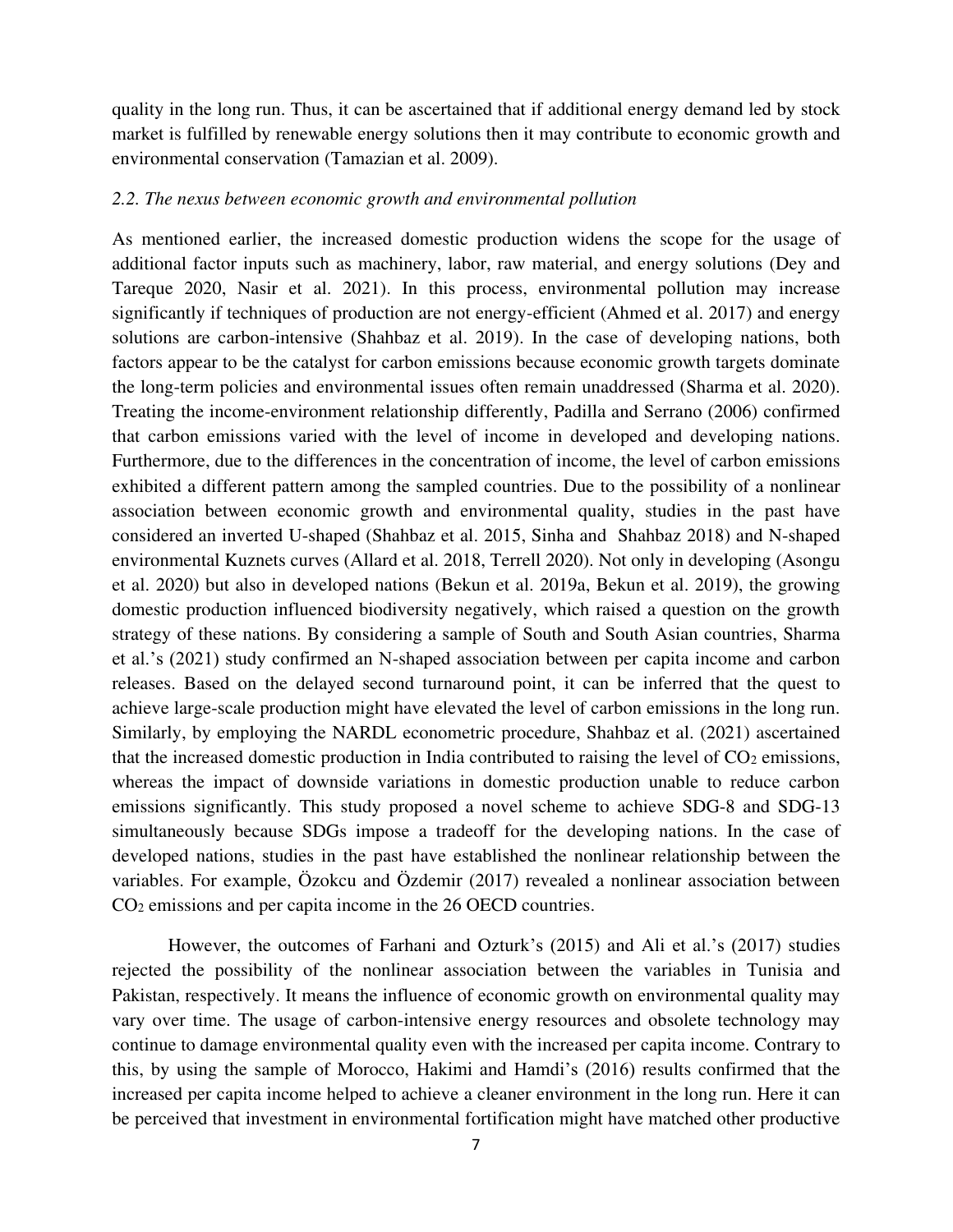investments; otherwise, it might perturb on the established ecosystem in the long run. Such kinds of results reinforce the need for reexamination of the GDP-CO2 nexus.

The literature supports that the increased trade volume and transactions may influence the environmental quality in the long run (Zaidi et al., 2019; Zafar et al., 2019b). By using a sample of G-7 countries, Khan et al. (2020) revealed a negative association between exports and carbon emissions, whereas the association between imports and carbon emissions is found direct in the long run. Similarly, the results of Ding et al.' (2021) study confirmed that the increased exports help in improving the air quality in the long run. However, the increased imports significantly raised the level of carbon emissions during the study period. While examining the case of 7 ASEAN nations, Salman et al. (2019) reported a harmful impact of trade expansion because both exports and imports led to an increase in carbon emissions during the considered time. These mixed results indicate that the role of exports and imports in determining the environmental quality may vary across countries and times. However, in the more open and developing economies like South Asia, the association between environmental quality and trade expansion is likely to be stronger because these economies tend to prefer economic goals over environmental issues (Sharma et al., 2020; Shahbaz et al., 2021).

# *2.3. The nexus between renewable energy*, *technological innovations, and environmental pollution*

The literature supports that the wider usage of renewable energy solutions is relatively less harmful to the environment (Dogan and Seker 2016, Holma et al. 2018, Pham et al. 2020); therefore, its increased usage to be considered if a country is struggling to control air quality (Destek and Sinha, 2020). In this pursuit, technological advancement is vital because developing infrastructure for renewable energy generation is a costly and time-consuming process (Steffen, 2020). Thus, to establish the economic viability of renewable energy resources, technological advancement is much needed (Kumar and Majid, 2020). In this pursuit, developing countries can learn from developed nations. For example, in a recent study, Zeqiraj et al. (2020) reported that technological advancement along with wider usage of renewable energy solutions reduced carbon intensity in European countries. Similarly, Malinauskaite et al. (2019) advocated the need for an energy-efficient production process where technological innovations can play a vital role. In other words, the energy-generation processes to be improved so that both energy-generation and waste management could be targeted. In the support of renewable energy usage, Lopez-Menendez et al. (2014) reported that the extended usage of renewable energy solutions improved air quality in European countries. In terms of econometrics treatment, the inclusion of renewable energy pronounced an inverted U-shaped EKC more smoothly. While discussing the role of technological advancement, Fisher-Vanden et al. (2006) ascertained that research & development in the field of energy sector and well-placed property rights might help in achieving energyefficiency and subsequently a low-carbon economy. By taking the sample of the Southeast Asian region, Kumar (2016) documented that by adopting renewable electricity in Indonesia and Thailand, the level of carbon emissions can be reduced by 81% and 88%, respectively. Further, to reduce carbon intensity, the study recommended the extensive usage of electricity that should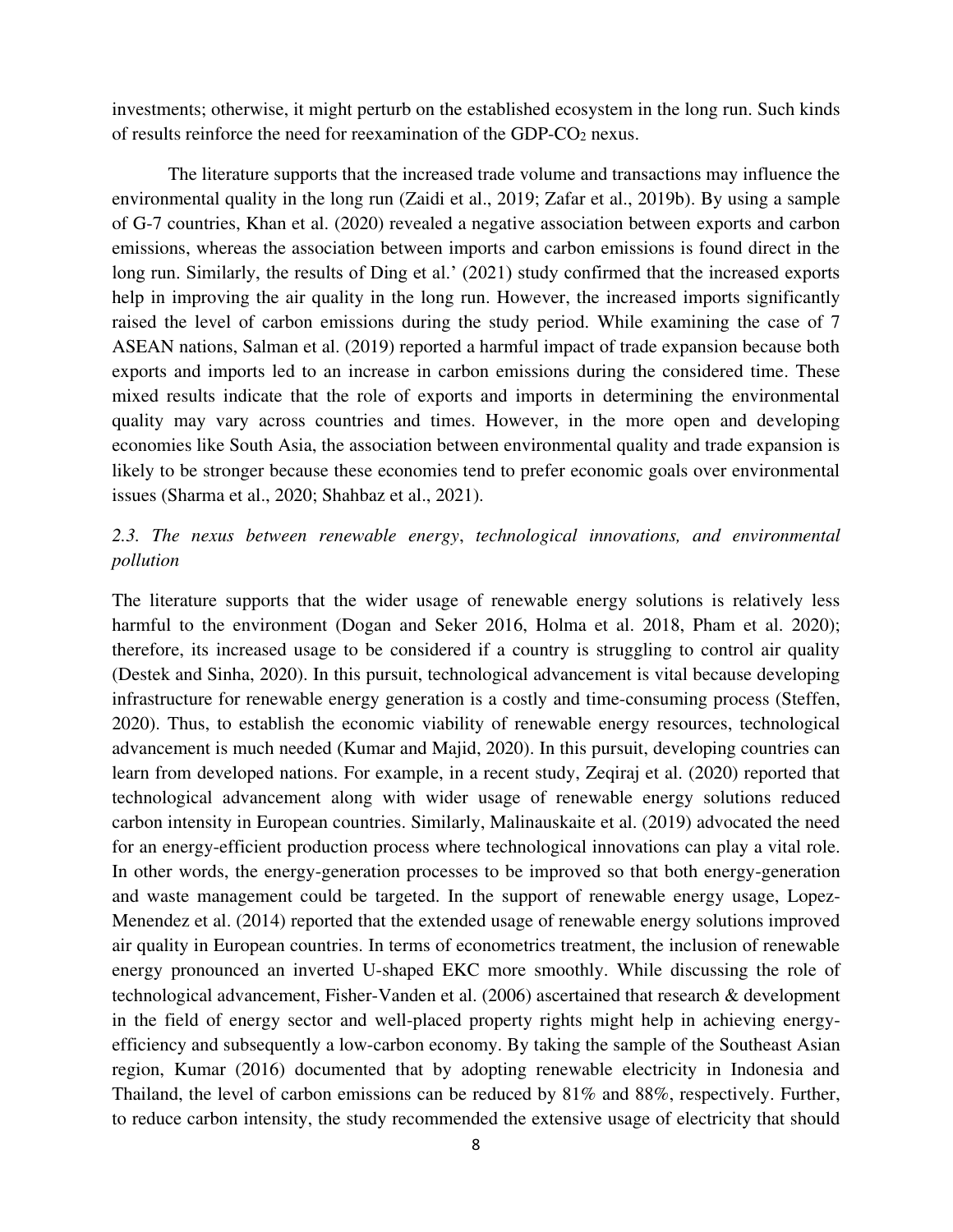be generated by renewable energy resources. However, during the transition from nonrenewable to renewable energy solutions, governments should consider the energy price movements; otherwise, it may lead to inflation in the long run. Contrarily, Sinha et al. (2020) uphold a different view in the case of MENA countries because their results confirmed that technological improvement in the selected countries led to an increase in environmental pollution. Therefore, it cannot be denied that the improvement in technological progress may have a harmful impact on the environment if these changes are not compatible with environmental norms.

After examining the literature, a pertinent question arises whether stock market development in the South Asian region invigorated carbon intensity through production channels. If so, can these nations achieve the low-carbon economy status by increasing the usage of renewable energy solutions and by carrying technological improvements?

#### **3. Research Methodology**

# *3.1. Theoretical underpinning*

The growth trajectory of the South Asian countries has been largely pro-growth in nature, while in order to ascertain sustainable development it should have been pro-development. Owing to this phenomenon, these countries are characterized by high carbon emissions (Topcu et al. 2020, Sinha et al. 2021). Now with the rise in economic growth, these countries have attracted investors around the world, and it has led to stock market expansion. This expansion is an indicator of the elevated manufacturing growth in these nations, which has largely been catalyzed by fossil fuel-based energy consumption (Zafar et al. 2019a, Sinha et al. 2020b). In such a scenario, it can be expected that carbon emissions in the ambient atmosphere of these countries will rise. Now, in order to comply with agenda 2030, these nations need to capitalize on their capability to innovate. The rising quantum of innovation in these countries might have an impact on carbon emissions scenario, while reducing the dependence of economic growth trajectory on fossil fuel-based energy solutions (Zafar et al. 2019c, Chen et al. 2021). In this pursuit, it should also be remembered that the rise in technological innovation in the countries also captures the innovations in energy production sector, and these innovations might be reflected in the rising alternate energy solutions, i.e. renewable energy solutions (Sharma et al. 2021, Zafar et al. 2021). With the rise in the diffusion of renewable energy solutions in these nations, it can be expected that carbon emissions might demonstrate a download trend in the coming years.

From this discussion, it can be assumed that the prevailing expansion path attained by these countries might open up avenues for improving their trade relations with the other countries, and this improvement in trade relations might be reflected in their trade expansion pattern. Now, the rise in trade activities might act as a catalyzing agent for manufacturing activities in these countries, and therefore, it might increase fossil fuel-based energy consumption (Destek and Sinha 2020). As a whole, the overall intensification in trade activities might result in a further rise in carbon emissions in these nations. Lastly, the rise in income of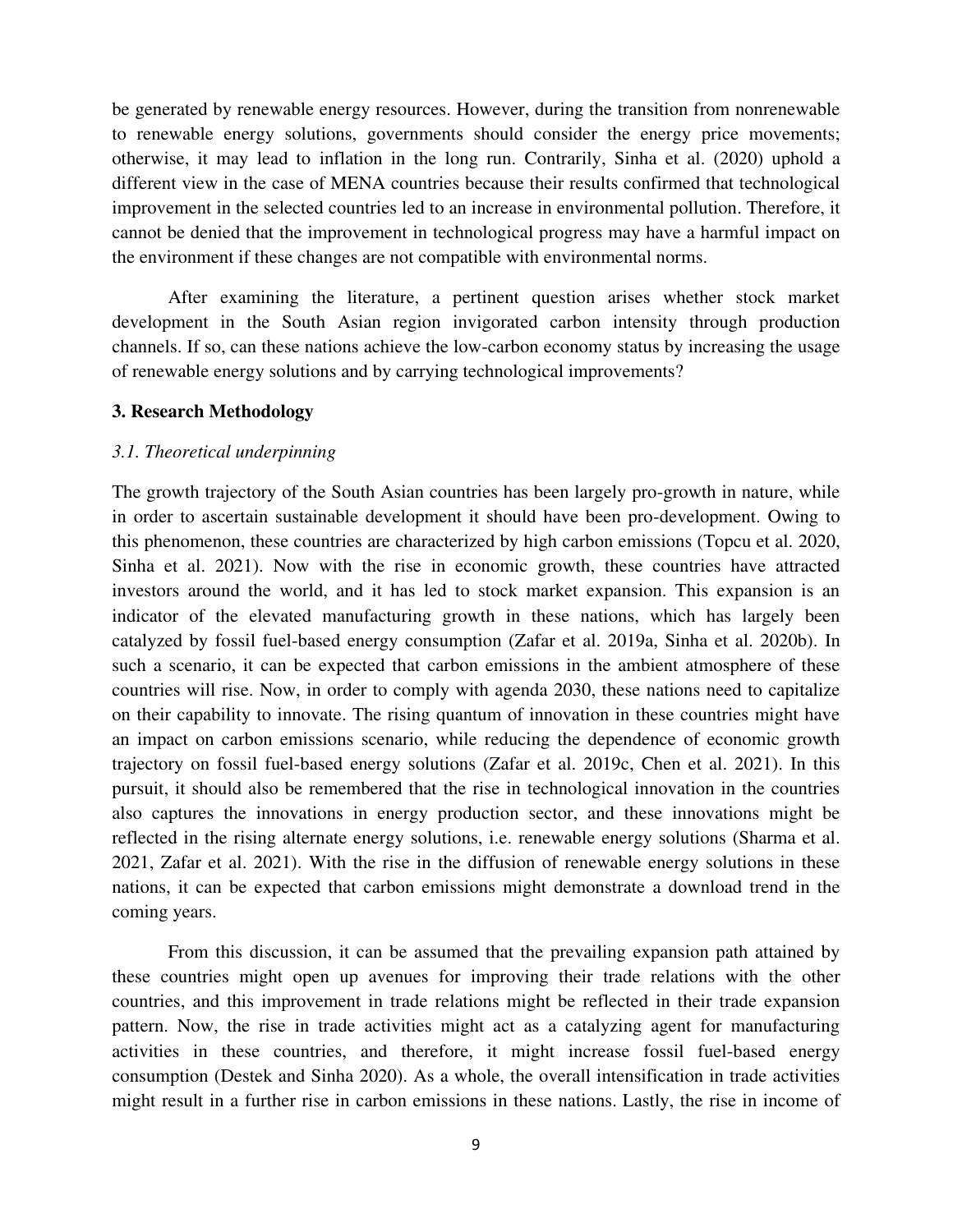citizens in these countries will in turn increase the demand side pressure, and consequently, it will boost manufacturing activities (Shukla et al. 2017). Moreover, betterment in living standards might result in certain increase in energy consumption at the household level. These countries being largely dependent on fossil fuel solutions, it can be expected that the rising demand for energy in household and manufacturing sectors will be catered by these solutions only, which can further increase the level of ambient carbon emissions (Sinha and Bhattacharya 2016, Sinha et al. 2020d).

Thus, to ascertain the holistic contribution of all stakeholders and institutions, the synergy among economic, environmental, technological, and energy policies is much needed. In this milieu, with the help of the proposed model, we investigated the temporal impact of stock market development on carbon intensity. In terms of econometric representation, equation-1 depicted the proposed relationship:

$$
lnCAI_{it} = a_0 + a_1 lnSMC_{it} + a_2M_{it} + \epsilon_{it}
$$
\n<sup>(1)</sup>

In equation-1, lnCAI depicts carbon intensity, lnSMC is used for stock market capitalization (proxy for stock market development), and other controlled variables are denoted by M where 'i' countries are studied against 't' period. Equation-2 represents the matrix of other controlled variables.

$$
M = (lnPCI, lnTIN, lnTRE, lnREE)
$$
\n
$$
(2)
$$

Where, lnPCI, lnTIN, lnTRE, and lnREE are used for per capita income, technological innovations, trade expansion, and renewable energy, respectively. The proposed scheme might allow us to assess carbon intensity in the presence of the given variables. We consider that renewable energy and technological innovations may help to control stock market-driven carbon intensity. Therefore, we developed four distinct models. Model-I and II are employed to examine carbon intensity in the presence of renewable energy. To be specific, Model-I measures the separate influence of stock market and renewable energy on carbon intensity, whereas, in Model-II, the combined impact (interaction effect) of stock market and renewable energy on carbon intensity is also considered. Model-I and Model-II are represented by equation-3 and 4, respectively.

$$
lnCAI_{it} = a_0 + a_1 lnSMC_{it} + a_2 lnPCI_{it} + a_3 lnTRE_{it} + a_4 lnREF_{it} + \epsilon_{it}
$$
\n
$$
(3)
$$

$$
Cln A I_{it} = a_0 + a_1 ln SMC_{it} + a_2 ln PCI_{it} + a_3 ln TRE_{it} + a_4 ln REE_{it} + a_5 ln SMC_{it} * ln REE_{it} + \epsilon_{it} \quad (4)
$$

Thereafter, in Model-III and IV, we dropped renewable energy and considered technological innovations so that the impact of technological innovations on carbon intensity can be assessed. Similar to previous Models, Model-III measures the separate impact of stock market and technological innovations on carbon intensity, whereas, in Model-IV, the interaction effect of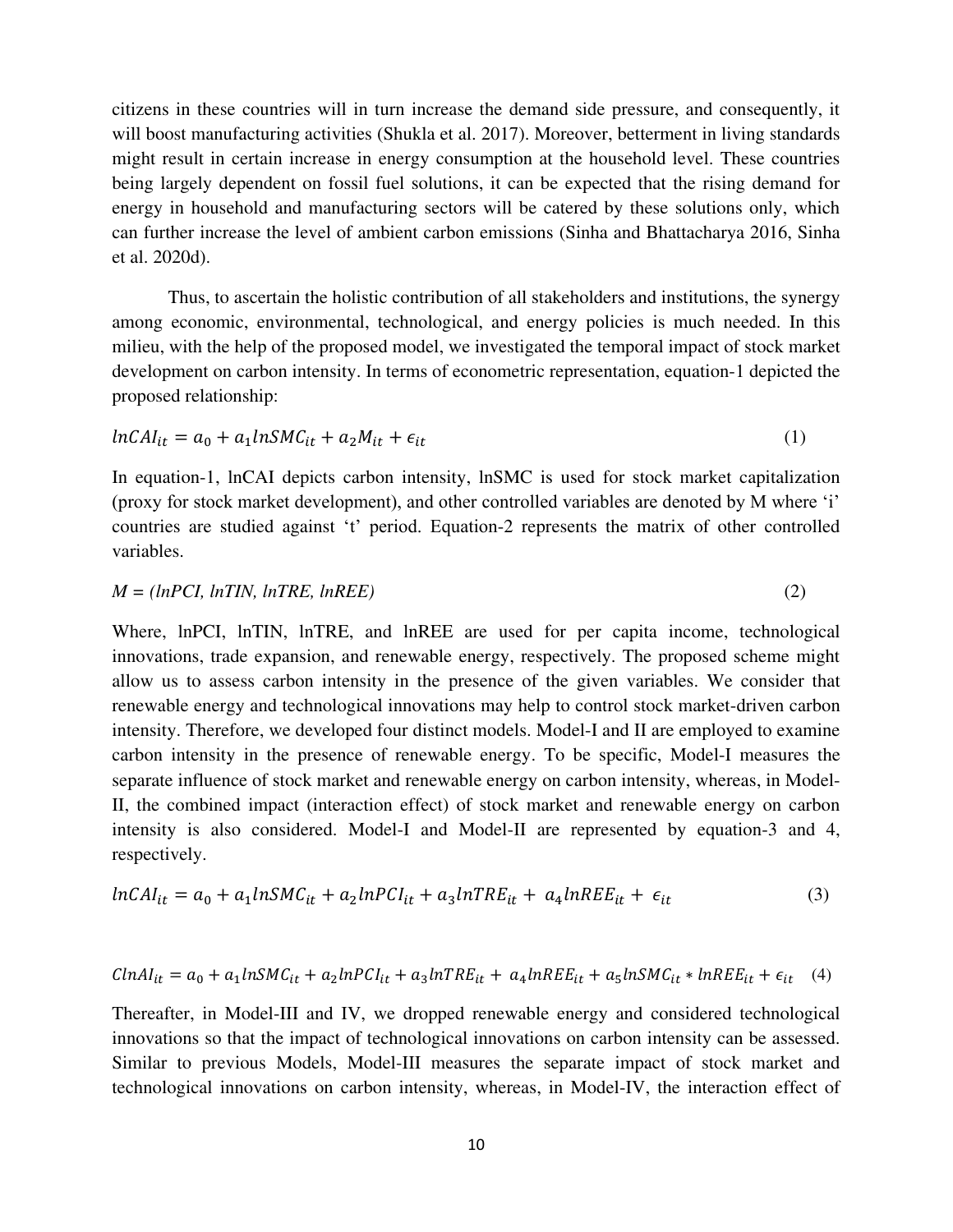stock market and technological innovations on carbon intensity is also considered. These models are represented by equations-5 and 6, respectively.

$$
lnCAI_{it} = \beta_0 + \beta_1 lnSMC_{it} + \beta_2 lnPCI_{it} + \beta_3 lnTRE_{it} + \beta_4 lnTIN_{it} + \epsilon_{it}
$$
 (5)

 $lnCAI_{it} = \beta_0 + \beta_1 lnSMC_{it} + \beta_2 lnPCI_{it} + \beta_3 lnTRE_{it} + \beta_4 lnTIN_{it} + \beta_5 lnSMC * lnTIN_{it} \epsilon_{it}$  (6)

Thereafter, to assess the impact of considered independent variables on carbon emissions, the econometric procedures followed in equations 3 to 6 were repeated for the carbon emissions function. The results of the carbon emissions function are reported in Table 3A (see appendix).

#### *3.2. Data definitions and sources*

We employed carbon intensity as a proxy to depict low-carbon economy, which is the change in carbon emissions due to the change in the consumption of one unit of energy. To represent stock market development, we carried stock market capitalization (i.e. the number of unsettled stakes multiplied by the stake price times). The incessantly increasing market capitalization in the selected nations motivated us to consider it as proxy for stock market development. Even Ahmad et al. (2016), Zeqiraj et al. (2020), and Sharma and Kautish (2020b) have carried the market capitalization as a proxy for stock market development in their respective studies. The pooling of market capitalization appears just because the currency exchange value across these nations has remained stable. Thereafter, per capita income, trade expansion, renewable energy solutions, and technological innovations are taken as the controlled variables because the literature reported them as the possible drivers of carbon intensity. The official data of the World Bank is used to collect the annual data series of these variables. Thereafter, by converting them into the natural log values, the data uniformity is maintained, which also trimmed down the data sharpness. Table-1 provides the required information about the data series.

# **<INSERT TABLE-1 HERE>**

#### *3.3. Cross-sectional dependency (CD)*

Owing to the possibility of cross-sectional dependency, we need to examine whether the comprised series are associated in the long run. The traditional unit-root tests such as Augmented Dickey-Fuller and Phillips-Perron cannot be employed if the data series are cross-section associated (Liu, 2013). Due to the possibility of social, cultural, and economic cointegration, it is expected that economic transitions might have generated a common pattern in these nations. To confirm this notion, we need to employ the cross-sectional dependence tests developed by Pesaran (2004), and Breusch and Pegan (1980). If the null hypothesizes of these tests are rejected, we can say that economic shocks are common, and traditional unit-root tests are invalid because they may depict series stability when they may be otherwise. In the presence of a smaller study period and a sufficiently large number of countries, the CD test given by Pesaran (2004) is appropriate. Contrarily, the Lagrangian Multiplier (LM) test given by Pesaran is more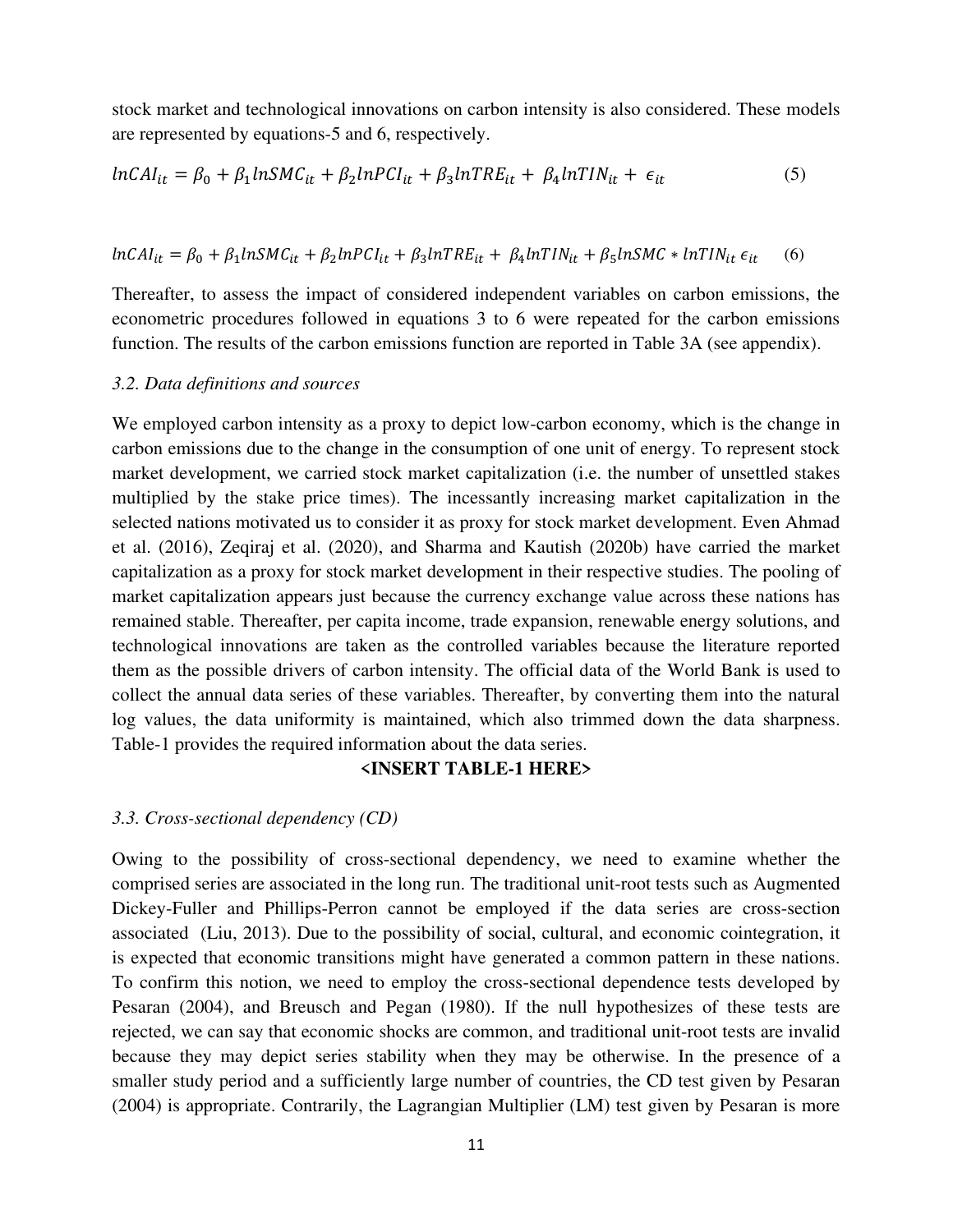apt if the time period is large but the country-panel is small. Equation-7 narrates the calculation for the inter-country dependency test (ICD) where RP, NC, pc are used for the research period, number of countries, and pair-wise correlation, respectively.

$$
ICD \text{ test value} = \frac{\sqrt{2RP}}{NC(NC-1)} \left( \sum_{i=1}^{NC-1} \sum_{q=l+1}^{NC} pc_{iq} \right) \tag{7}
$$

The above-given method to be modified if the sample is unbalanced, which is not a case in our study; therefore, it is not mentioned here.

#### *3.4. Stationarity test in the presence of cross-country dependency*

After observing the inter-country association, we need to test whether series are stable in the long run. For doing so, the cross-sectional augmented Dickey-Fuller (i.e. CADF) econometric approach will be followed. This new generation procedure allows us to establish the integration order. Equation-8 exhibits the calculation procedure of this test where ν and z are employed to depict the lag-size and time-based mean interdependency, respectively.

$$
\Delta z_{i,t} = \lambda_i + \beta_i z_{i,t-1} + \Phi_i \overline{z_{t-1}} + \sum_{l=0}^{\nu} \gamma_{i,l} \Delta \overline{z_{it-1}} + \sum_{l=0}^{\nu} \zeta_{i,l} z_{i,t-1} + \underline{\epsilon}_{i,t}
$$
(8)

This procedure, by using the distinct ADF value, generates the t-statistics. Based on the calculated values of this test, the Im-Pesaran-Shin test (CIPS) provides the individually treated values, which are based on the cross-country treatment. The procedure mention in equation-9 generates the Im-Pesaran-Shin test results.

CIPS test value = 
$$
\left(\frac{1}{NC}\right) \sum_{i=1}^{NC} t_i (NC, RP)
$$
 (9)

#### *3.5. Cointegration in the presence of cross-sectional dependency*

By considering the possible cross-sectional dependency, Westerlund (2007) provided a unique solution to establish the long-run association between comprised variables. This test calculates error correction value and generates the four cross-section-based values where the significant values ascertain that the comprised series are cointegrated and apt for the long-run examination, whereas the acceptance of the null hypothesis ascertains that the long-run cointegration among the comprised series is missing. The mathematical treatment given in equation-10 provides the Westerlund test values.

$$
\Delta W_{i,t} = \Phi_i k_t + \alpha_i W_{i,t-1} + \lambda_i D_{i,t-1} + \sum_{l=1}^{\nu_i} \alpha_{i,l} \Delta W_{i,t-l} + \sum_{l=-q_i}^{\nu_i} \rho_{i,l} D_{i,t-1} + \epsilon_{i,t}
$$
(10)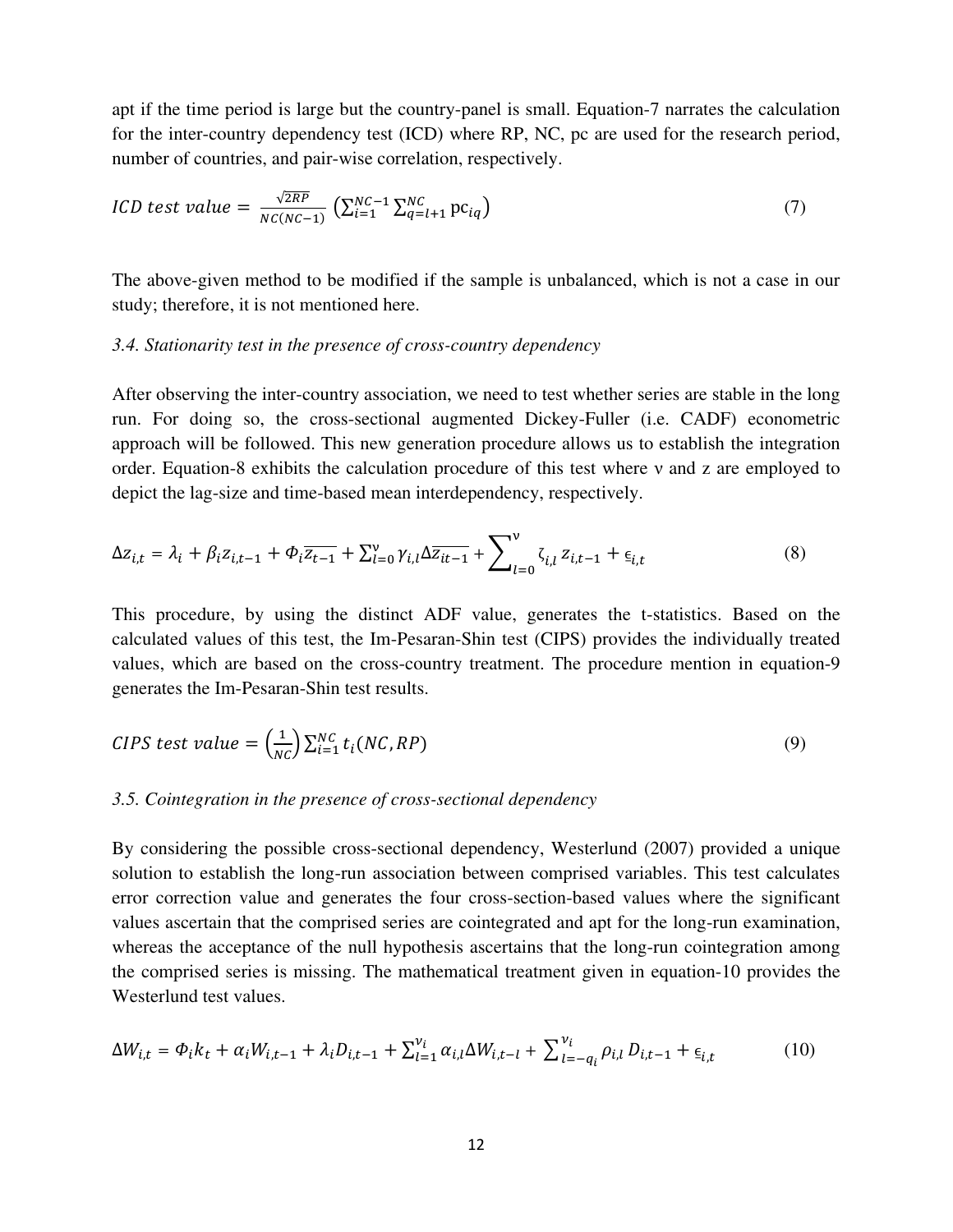In equation-10, k<sub>t</sub>, and  $\alpha_i$  are positioned to represent the constant term and adjustment speed, respectively. While representing constant term, combinations of constant and trend are also considered. Pesaran (2006) reported a distinct solution to handle mutual dependency, which can help in generating reliable results. The error term given in equation-3 can be calculated by using the unobserved matrix (UFM) of the given factors.

$$
\epsilon_{it} = \Phi_i U F M_t + \underline{\epsilon}_{i,t} \tag{11}
$$

By using the averages of the mutually dependent factors, the UFM will be calculated, which may efficiently handle the possible inter-dependency. For instance–  $CAI_t = 1/N \sum_{i=1}^{N} CAI$ , other variables are to be treated separately in the same fashion. Equation-12 gives the final regression function where the individual coefficients ( $\rho_1$  to  $\rho_4$ ) will help in generating the commonly associated effect.

$$
CAI_{it} = \beta_0 + \beta_1 SMC_{it} + \beta_2 PCI_{it} + \beta_3 TRE_{it} + \beta_4 REE_{it} + \rho_0 \overline{CAI_{it}} + \rho_1 \overline{SMC_{it}} + \rho_2 \overline{PCI_{it}} + \rho_3 \overline{TRE_{it}} + \rho_4 \overline{REE_{it}} + \epsilon_{it}
$$
\n(12)

Similarly, after including TIN and excluding REE from the function, equation-13 provides the individual coefficients.

$$
CAI_{it} = \beta_0 + \beta_1 SMC_{it} + \beta_2 PCI_{it} + \beta_3 TRE_{it} + \beta_4 TIN_{it} + \rho_0 \overline{CAI_{it}} + \rho_1 \overline{SMC_{it}} + \rho_2 \overline{PCI_{it}} + \rho_3 \overline{TRE_{it}} + \rho_4 \overline{TIN_{it}} + \epsilon_{it}
$$
\n(13)

#### *3.6. CS-ARDL procedure to calculate the common coefficients*

The given geographical and cultural proximity may have a common impact on economic activities, which may generate inter-country dependency. If it is the case, we can calculate the common determinants of carbon intensity. However, to calculate the valid results, it is required to address the common-correlated effects. The traditional panel techniques such as the pooled mean group estimation, fully modified ordinary least squares, and dynamic ordinary least squares are weak in the sense that these approaches ignore the cross-sectional dependency. Thus, in the present study, we considered the CS-ARDL estimation which is developed by Chudik et al. (2013). Some inherent advantages of this approach are: (i) provides both types of coefficients (i.e. short run and long run); (ii) circumvents the common-shocks; and (iii) handles the possibility of structural breaks efficiently. The next section allows us to capture the long-run and short-run results.

#### **4***.* **Analysis of empirical results**

To begin with, in Table-2, we reported the basic attributes of the comprised data series. As expected, stock market capitalization has depicted more vulnerability because the coefficient of the standard deviation is the largest of all. Contrarily, the carbon intensity series has shown the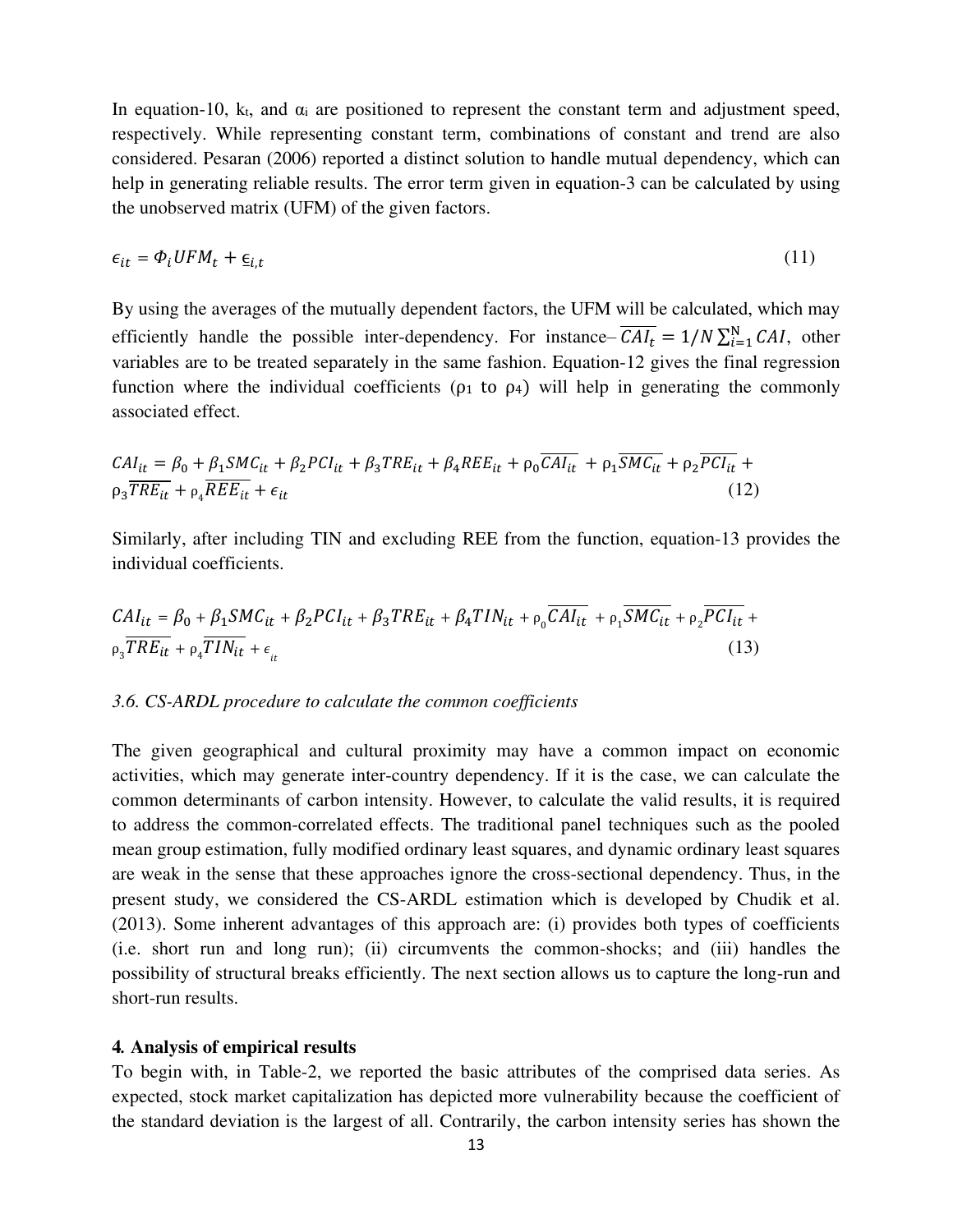minimum deviation, which indicates the possible convergence among the selected countries in terms of environmental pollution. The lower panel of Table-2 provided the values of correlation coefficients.

#### **<INSERT TABLE-2 HERE>**

The first step is to observe whether series are generating common-shocks in the long run. To about it, we employed the CD tests. The outcomes of CD, LM, and Breusch and Pegan's (1980) tests are mentioned in Table-3.

# **<INSERT TABLE-3 HERE>**

The Pesaran CD and LM test results rejected the null hypothesis. Similarly, Breusch and Pegan's test also rejected the null hypothesis. The rejection of the null hypothesis confirmed that the comprised data series are reinforcing common shocks. In other words, the results reported the presence of cross-country dependency which is not unexpected because the present group of countries shares common economic, cultural, and social attributes. Due to this convergence, the economic and environmental transitions in one country can be easily transferred to other neighboring countries. Therefore, we need to employ advanced stationarity techniques, which can circumvent the common-effect and provide reliable results. Thus, instead of ADF and PP tests, we employed the CADF and CIPS stationarity tests, which are mentioned in Table-4.

#### **<INSERT TABLE-4 HERE>**

The stationarity test results exhibited in Table-4 corroborate that the underlying data series are unstable at the level. However, both stationarity tests (i.e. CADF and CIPS) confirmed that the series became stationary after considering the first difference. In the presence of  $I(0)/I(1)$  order(s) series, the CS-ARDL approach can be safely employed and results will be reliable. However, before embarking on CS-ARDL estimation, it is required to report whether series are associated in the long run. For examining the cointegration, the traditional panel stationarity tests to be avoided because these tests are unable to handle the possible cross-country dependency. Thus, we employed Westerlund (2007) test, which is a robust panel test as it handles the cross-country dependency. Table-5 reported the results of the cointegration test.

# **<INSERT TABLE-5 HERE**>

We employed the Westerlund test on the two different equations. Firstly, we examined the longrun cointegration in the presence of renewable energy and dropped technological innovations. Thereafter, we dropped the renewable energy series and considered the technological innovations series for the long-run cointegration. The results of Table-5 confirmed the long-run association among the underlying data series, which means, we can safely employ CS-ARDL estimation to compute the long-run and short-run coefficient values.

#### **<INSERT TABLE-6>**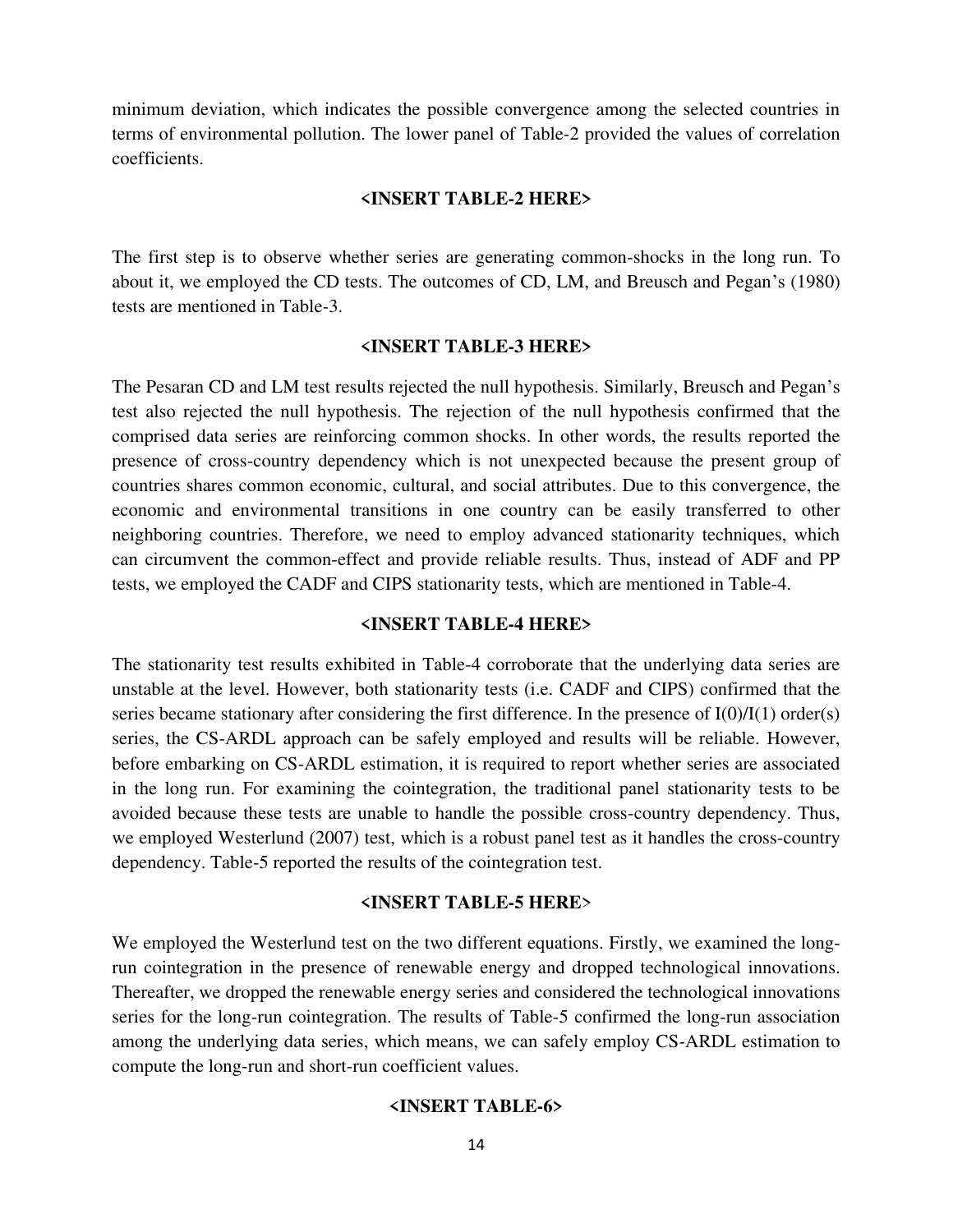The CS-ARDL mechanism provides the speed of adjustment for establishing the automatic equilibrium if due to certain reasons, disequilibrium persists. The significant error correction values with negative signs given in the lower panel revealed that the system is self-corrective with an average speed of 15% (approximately) across all Models. Coming back to upper panel, we observed that the development in market capitalization led to an increase in carbon intensity in the selected four countries. Across all models, the impact of per capita income on carbon intensity is found direct and significant. From these results, it can be contemplated that the increased production activities invigorated carbon intensity in the selected four developing nations in the long run. Thus, it can be inferred that the present production techniques contribute to raising the pollution level, which may be due to the increased usage of fossil fuels across industries. Sinha and Shahbaz (2018), Mirza and Kanwal (2017), and Shahbaz et al. (2014) in their studies reported the direct impact of production on environmental quality in India, Pakistan, and Bangladesh, respectively.

Moving further, the impact of stock market capitalization on carbon intensity is observed direct and significant across all Models. Though stock market development widens the scope for fresh investment, its significant and direct impact on carbon intensity is a matter of concern, as it indicates that not only direct economic channels but also indirect channels may influence environmental quality adversely in the long run. Such a scenario poses a concern to policymakers. From these positive and significant coefficients, it can be inferred that stock markets are involved in pumping financial support to industrial houses but environmental aspects are kept at the bay. Therefore, it can be assumed that stock markets in these nations are yet to achieve the maturity level and the companies listed in stock markets are operating with carbonintensive energy resources. In order to revert the situation or to ensure the environmentally sustainable contribution of stock market, these nations need to promote environment-friendly investments, techniques, and fresh projects. In doing so, a greater number of renewable energybased industries could be enlisted in stock markets. Besides, the existing industries should be guided to migrate from fossil fuel-based technology to renewable energy-based technology, for which the funding can be invited through stock markets. The results of Salahuddin et al.'s (2018) and Zeqiraj et al.'s (2020) studies also reported that financial sector development widened environmental pollution in Kuwait and European countries, respectively. In the case of developing nations, Nasir et al.'s (2019) study also reported a direct impact of number of listed companies on carbon emissions in the long run. Similarly, the results of Nguyen et al.'s (2021) study confirmed a direct association between stock market capitalization and carbon emissions in G-6 nations. In contrast, Sinha et al. (2021) reported a negative association between green bonds and carbon emissions in their study. Therefore, the study recommended establishing the environmental accountability of financial markets, so that both economic and environmental goals could be pursued.

Further, we observed that the development in international trade contributed to raising carbon intensity in the given countries. This kind of association between both was expected because to position themselves in international market such nations have increased their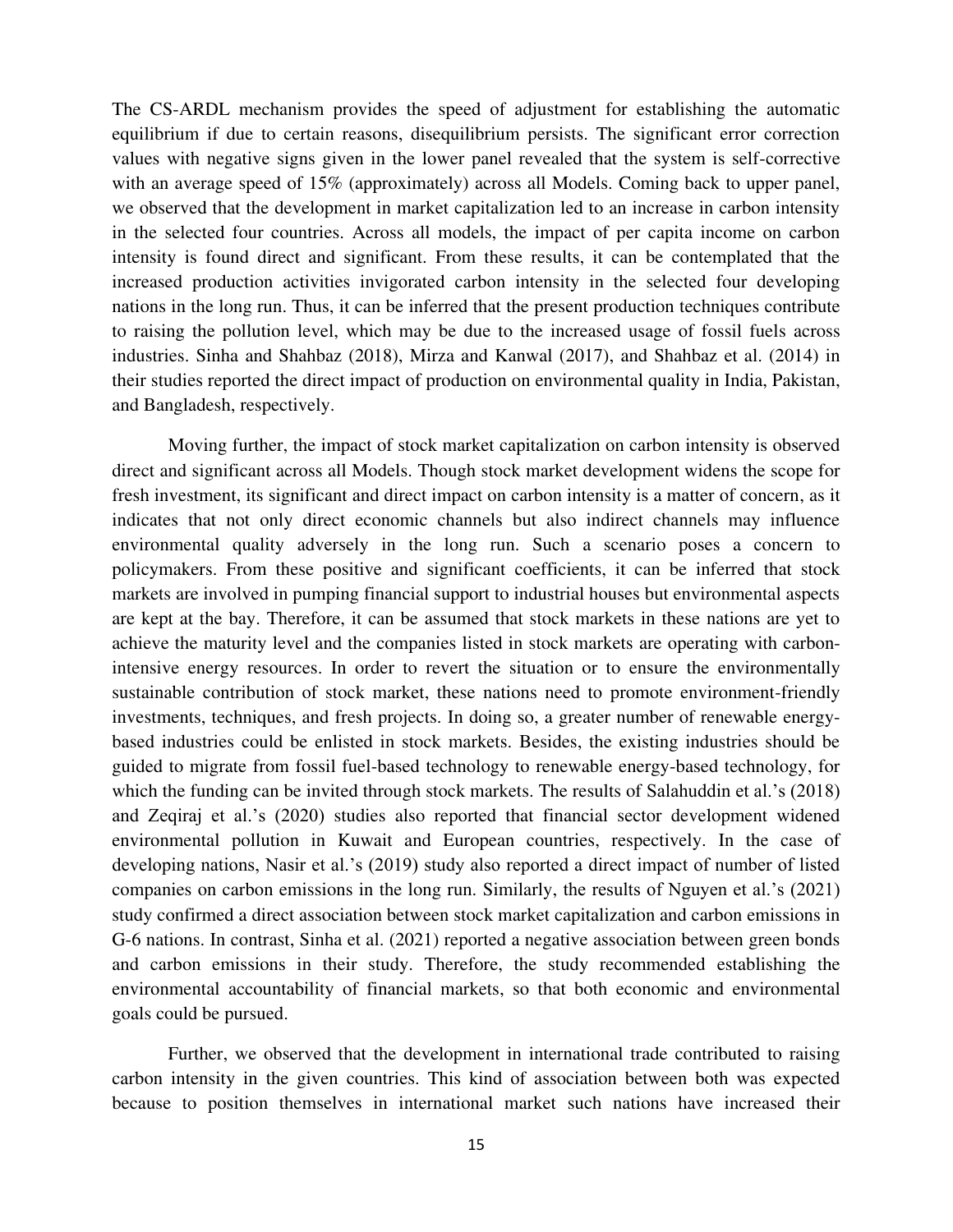international trade. In this process, they might have increased their imports and exports without considering their environmental viability. The positive and significant coefficients of trade openness across all four Models are testimony of the fact that the developing economies of South Asia have intensified their environmental pollution through trade channels. Here it can be argued that, in the beginning years, the developing countries focus on their economic agendas but not on environmental conservation. Gradually, their concern shift towards environmental conservation if economic growth allows them to do so. Presently, the selected four countries appear to be in the first stage where economic interests are more dominant than environmental conservation. Sharma et al. (2020) reported that the incessantly increasing volume of international trade in the South Asian nations has intensified environmental pollution in the long run. Similarly, by using the panel of ASEAN countries, the results of Salman et al.'s (2019) study confirmed that export and import contributed to raising the level of carbon emissions during the study period.

As expected, in Model-I and II, the coefficients of renewable energy are found negative and significant, which indicate that the increased usage of renewable energy solution contributed to reducing carbon intensity in the long run. However, in Model-II, the interaction coefficient of the stock market and renewable energy (SMC\*REE) is found insignificant but negative. Here lies the major caveat because the interaction between stock market and renewable energy unable to reduce carbon intensity. Thus, we can infer from the results that the joint impact or synergy between stock market and renewable energy is failed to reducing carbon intensity. In the absence of a concerted effort between targets to achieve a low carbon economy may be difficult because environmental fortification done by renewable energy might be damaged by stock market developments. Stating differently, renewable energy may help in improving environmental quality but stock market development may once again damage it if stock market shocks are stronger than renewable energy shocks. The results of Pham et al.'s (2020) and Sharma et al.' (2021) study also confirmed that the extensive usage of cleaner energy solutions helped to reduce the environmental footprint in the European and South and Southeast Asia countries, respectively.

To understand the role of technological advancement in achieving low carbon economy, we kept the technological innovation coefficients in Model-III and IV, whereas the renewable energy variable is removed from both Models. The results revealed that technological advancement contributed to reducing carbon intensity during the study period because the coefficients of technological innovations are found negative and significant in both Models. Here it can be ascertained that the research and development in the region are helping in conserving environmental quality. However, the insignificant value of the joint coefficient of stock market development and technological innovations (SMC\*TIN) indicates that stock market-led carbon intensity is not reduced by technological innovations. In this milieu, it can be inferred that environmental fortification carried by technological innovations might have been spoiled by stock market development because the interaction between both channels did not reduce carbon intensity significantly. In order to reduce stock-market-led carbon intensity, stock market should be attuned to the latest technologies, which are capable of reducing energy consumption and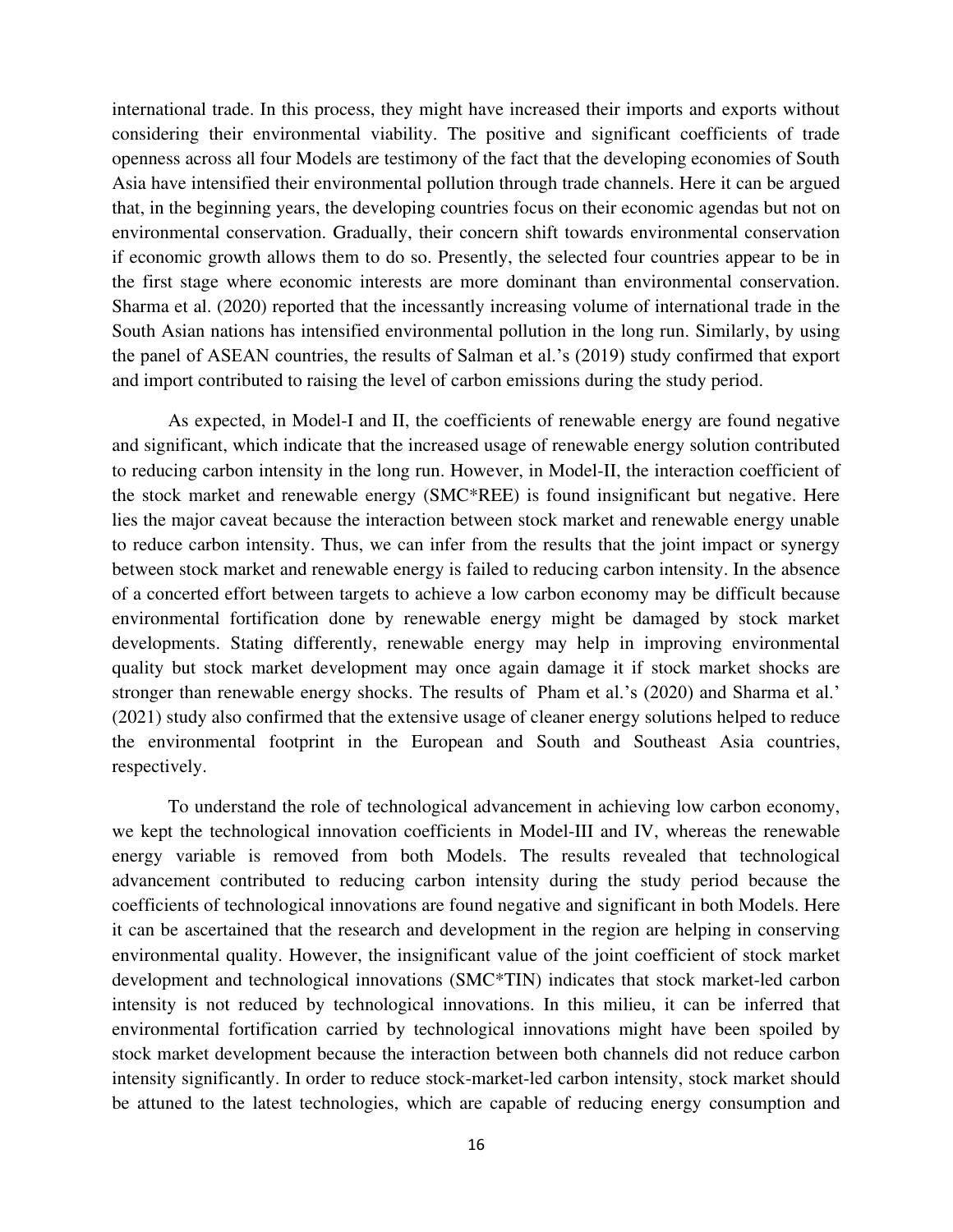subsequently carbon intensity. In the absence of synergy between stock market and technological innovations, carbon reduction efforts of technological improvements will be offset by stock market development because the improvement in the latter may widen energy consumption and subsequently carbon intensity if the former may not back it. The outcomes of Ding et al.' (2021) study reported a negative association between technological advancement and carbon emissions in the G-7 countries. However, the results of Sinha et al.'s (2021) study revealed that technological advancement led to an increase in carbon emissions in the selected Asia Pacific countries.

Subsequently, the impacts of selected variables on carbon emissions are examined. The computed results indicate that the stock market expansion, per capita income, and trade expansion raised the level of carbon emissions in the South Asian countries, whereas renewable energy solutions and technological advancement helped in navigating carbon emissions in the long run (see Table 3 given in appendix). The convergence between carbon intensity function and carbon emissions function reveals that the selected countries require replacing fossil fuels with environmentally-safer energy solutions.

#### **5. Discussion of Results**

Now, if we compile all the threads coming out of the analysis of results, then a wholesome picture of the entire scenario can emerge. It is evident from the results that economic growth trajectory of these nations is pro-growth in nature, and therefore, this growth is attained at the cost of the environment to quality, which is visible from the rise in carbon intensity. Being emerging economies, policymakers have prioritized growth over development, and owing to this fact, the existing production processes in these nations are largely driven by fossil fuel-based energy solutions. As these nations are characterized by high economic growth, they are perceived as profitable investment destinations, and this perception prevailing in the international market has led to the expansion of stock market activities. With the rise in investment, the manufacturing activities in these nations have experienced a surge, and driven by the multiplier effect, fossil fuel-based energy consumption has also gone up. In such a scenario, the expansion of stock market activities might lead to the deterioration of environmental quality, the empirical evidence obtained from the present study substantiates this claim. While attaining this economic growth trajectory, nations try to improve their international relations and enhance their presence in international market, and in this pursuit, the trade activities of these Nations increase. Now, this rise in trade activities is closely associated with a rise in manufacturing activities, and therefore, expansion of trade activities will have an indirect impact on environmental quality, i.e. higher trade expansion catalyzed by higher manufacturing activity will further deteriorate environmental quality. This claim has been substantiated by the outcomes obtained in the present study. When these threads coming out of the discussion are connected together, then it becomes evident that the prevailing economic growth trajectory in these Nations is causing harm to the basis of sustainable development, by enhancing carbon intensity. In such a scenario, it might be difficult for these Nations to accomplish the objectives of SDG 13, main reason behind this phenomenon can be attributed to the non-accomplishment of the objectives of SDG 7 and SDG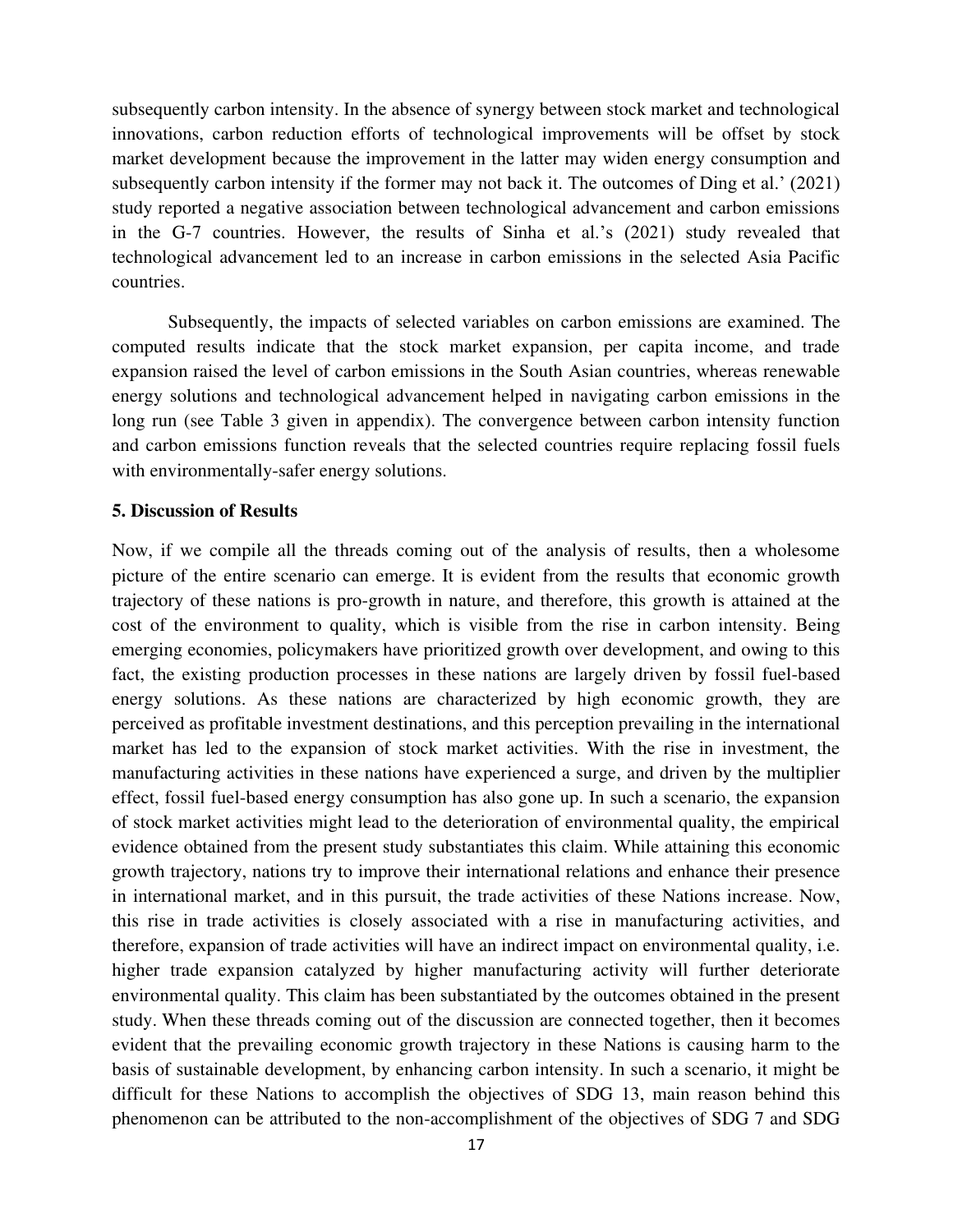8. As these nations need to comply with agenda 2030, treading along this growth trajectory might be a concern for the policymakers.

On the other hand, in order to internalize the negative environmental externalities exerted by economic growth pattern in the nations, policymakers have started relying on their innovation capabilities, so that their dependence on fossil fuel-based energy can be reduced. The impact of these innovations is expected to be seen on the betterment of environmental quality, and this claim has been substantiated by the study outcomes. With the rise in innovations, it is expected that prevailing production and manufacturing processes will undergo a transformation, which might in turn bring forth a reduction in carbon intensity. Now, when the discussion on innovation comes to pass, the aspect of renewable energy should be prioritized. The majority of the innovations in these nations are carried out towards enhancing energy security, and at the same time, improving environmental quality. Hence, the policy instruments like innovation and renewable energy generation can be the potential drivers in these nations towards accomplishing the agenda 2030. It is also evident from the study outcomes that renewable energy consumption is exerting a positive environmental externality by reducing carbon intensity in these nations. So, when the economic growth trajectory of these nations is putting pressure on environmental quality, the innovation-led growth drivers can not only reduce the pressure on environmental quality, but also can improve them.

Saying this, it is also important to ponder upon the fact that expansion of stock market by virtue of expansion in the manufacturing activities and investment is a major indicator of growth, but not development. Therefore, it might be difficult to synergize the impact of the research and innovation-driven growth drivers with the dynamics of stock market, as the objective of these two aspects might be competing in nature. Making this synergy work might prove to be a challenge for the policymakers, and the evidence of the same can be found from the study outcomes, where impacts of the interaction between stock market expansion and the research and innovation-driven growth drivers on carbon intensity are found to be insignificant. This particular segment of the outcomes might be a concern for the policymakers, as it shows the perceivable inefficiency of stock market to be an ineffective channel for mobilizing innovation. As these economies are lucrative investment destinations in international market, therefore the policy interventions for transforming stock market mechanism into a transformative channel for promoting innovation need to be carried out in a very careful manner. Otherwise, these nations might start losing out on the stream of investments, which can have a negative impact on their economic growth trajectory. A successful maneuver in this regard might help these nations in accomplishing the objectives of SDG 9, and in the long run, the objectives of SDG 8. So, it can be expected that in order to help these Nations to achieve the SDGs or to comply with agenda 2030, a policy realignment is necessary, and present study outcomes have opened several threads of discussion, which converge towards a comprehensive policy framework for these nations.

#### **6. Conclusion and Policy Implications**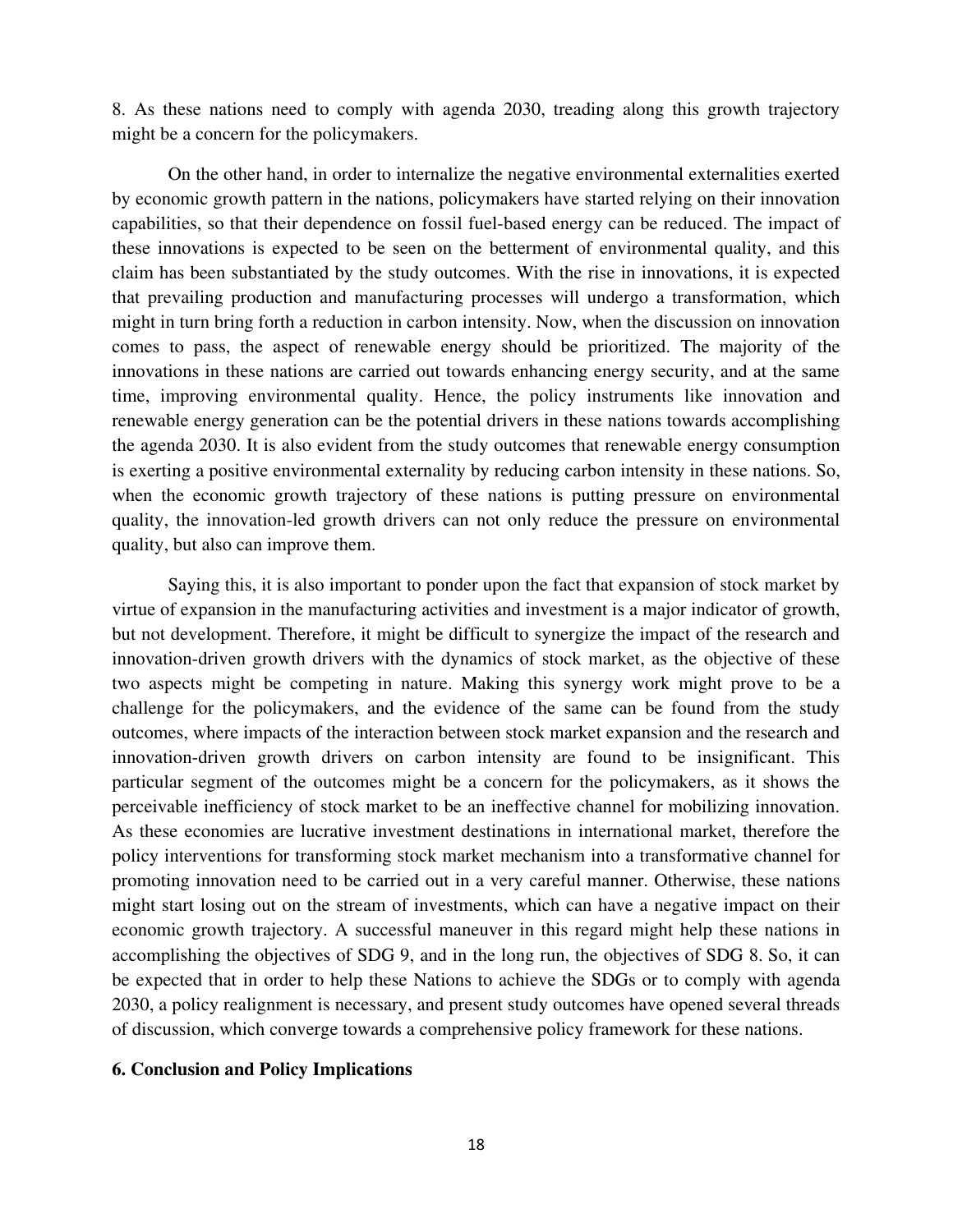In the present study, by using the advanced econometric approach, firstly, the impact of stock market intensification on carbon intensity is explored in four South Asian nations. The study outcomes reveal that the prevailing economic growth trajectory in these nations is not environment friendly, while innovation-led economic growth trajectory might bring forth improvement in environmental quality. Discussion of the study outcomes opened several threads for formulating a comprehensive policy framework, which might help these nations in accomplishing the objectives of agenda 2030.

#### **6.1. Central Policy Framework**

As the economic growth trajectory of these nations is largely dependent on fossil fuel-based energy solutions, any premature radical transformation in energy sources can cause interruption to the economic growth itself. Hence, the policymakers need to devise the policy framework in a way that the implementation of the policies can be carried out in several stages. During the initial stage, the firms can be endowed with renewable energy solutions against a pro-rata rate fixed by the government, and these solutions can be obtained via financial institutions. Financial institutions might be instructed to set discriminatory lending rates to the firms based on their carbon footprint. This will discourage firms to use fossil fuel-based energy solutions, while encouraging the use of renewable energy solutions. At the same time, financial markets might also be used as a channel to discourage the use of fossil fuel-based solutions. In this pursuit, the listing process of firms might also need to look into carbon footprint of the firms, while firms already listed with stock market might be scrutinized for their prevailing carbon footprint. If the carbon footprint is found to be beyond a certain threshold level set by the policymakers, then the firm might be delisted or might be asked to pay certain penalty. In this way, stock market mechanism can be used to have a check on fossil fuel-based energy usage pattern of public listed firms. On other hand, the listing stringency might be relaxed for firms using renewable energy solutions. This particular process might prove to be useful for encouraging firms to use renewable energy solutions to get listed in the stock market.

Now, at the very outset of this policy implementation process, it might not be possible for these nations to create ingenious innovation capability, and therefore, these nations might need to look up to importing the solutions from the developed economies. The financial pressure experienced by the nations can be partially released by means of the interest income earned from the firms with a higher carbon footprint. In such a situation, firms will have an opportunity to realign their import portfolio, i.e. firms will try to import innovative technological solutions, so that the energy efficiency of their existing production processes can be improved and their carbon footprint can be reduced. This will help the trade activities to reduce or internalize the negative environment externally exerted by them, as the manufacturing processes will be more innovation-driven. During this phase of implementation, the government might utilize the collected penalty from the stock market for boosting the research and development process within the nation. This process is necessary to build the domestic innovation capability, as dependence on the imported technologies might not be a viable long-term solution. Once this capability is built, such nations will be able to develop renewable energy and energy-efficient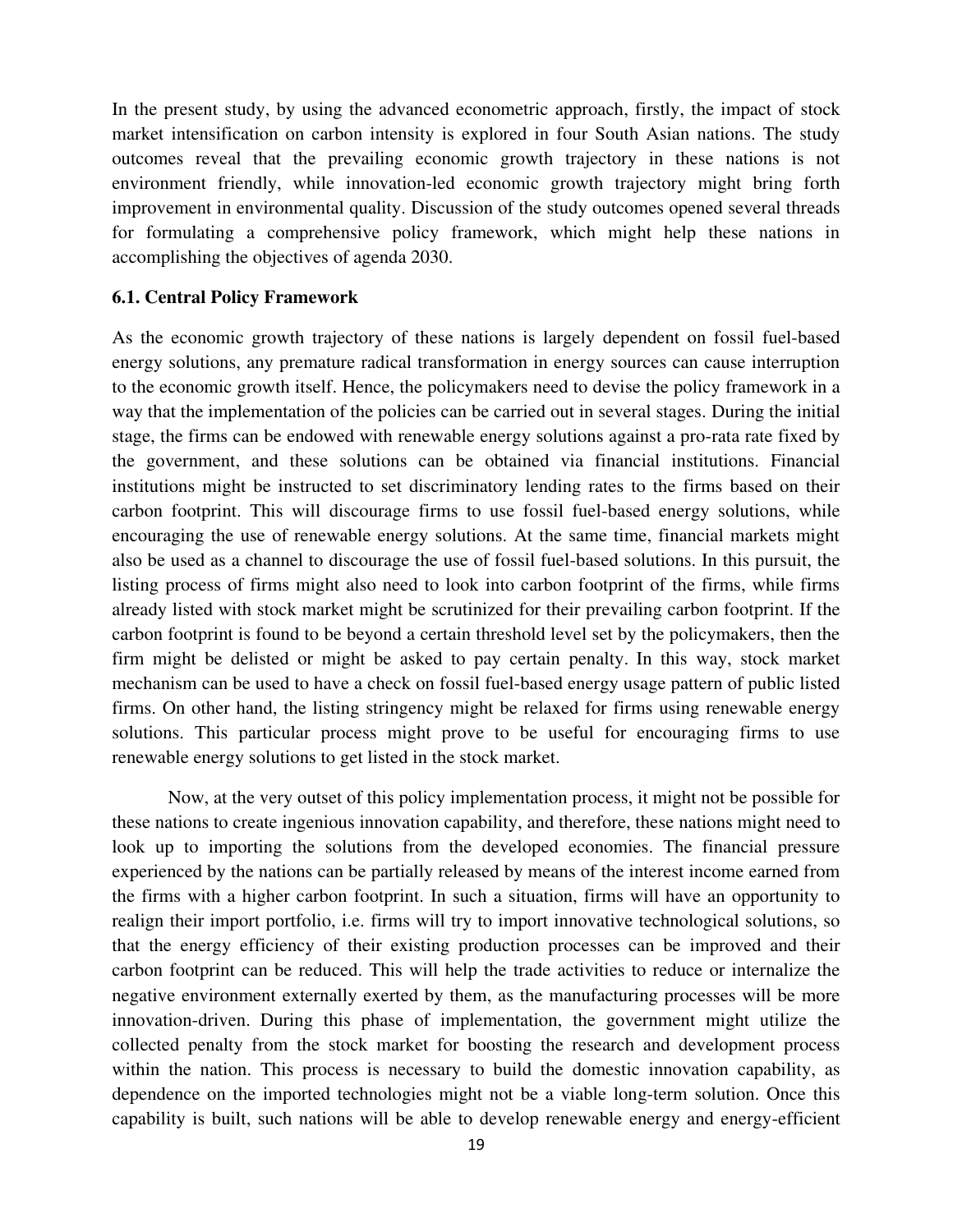solutions domestically. This will help these nations to ensure an energy-secured future, and thereby, proceeding towards the accomplishment of SDG 7. Now, with all the innovation capabilities in place showing the sign of growth, these nations will be able to sustain the industrial growth by means of innovation, and it will assist them in proceeding towards the accomplishment of SDG 9. While the energy security of these nations is achieved and financialization of innovation processes is carried out via the channel of financial markets, these nations might experience opening up of new ventures, based on the newly developed innovation capabilities. These developments might in turn increase job opportunities, and it might directly impact the state of livelihood of the citizens. Treading on this path, these nations might proceed towards the accomplishment of SDG 8. Lastly, shifting of energy sources from fossil fuel to reenable energy solutions and development of domestic innovation capabilities will help these nations in improving environmental quality, and thereby, preceding towards the accomplishment of SDG 13.

# **6.2. Tangential Policy Framework**

Central policy framework requires a support mechanism, which will help the staining policy framework. This support mechanism might be referred to as a tangential policy framework, which might be derived by extrapolating the results obtained in this study. In order to sustain and ensure the growth in the innovation capabilities the policymakers need to reach the grassroots level, so that the future generation of the labor force might be well acquainted with the latest technological development. For achieving this, the policymakers might need to introduce certain amendments in educational curriculums. Another aim of this particular policy move is to enhance the environmental awareness of the citizens, so that environmental quality can be retained. Moreover, the policymakers need to encourage people-public-private partnerships for diffusing the newly formed innovative energy solutions. This particular policy move might open up even further avenues for green jobs.

# **6.3. Policy Caveats**

While stating the policy frameworks, it is also needed to remember that this policy framework is made by assuming certain conditions, which might be considered as policy caveats. Nonadherence to these caveats might restrict these policies from reaching their full potential. First, the red herring prospectus might be revised to include the clause of carbon footprint, so that the effectiveness of stock market channel to reduce carbon emissions can be institutionalized. Second, a separate regulatory body should be formed to check the status of carbon footprint of firms, on behalf of financial institutions. Third, existing ecological safety legislation should be made more stringent, so that public property rights could be retained. Fourth, policymakers need to make sure that the bureaucratic process should be free from the rent-seeking mechanism, so that the entrepreneurship ventures can be boosted smoothly.

# **6.4. Limitations and Projections**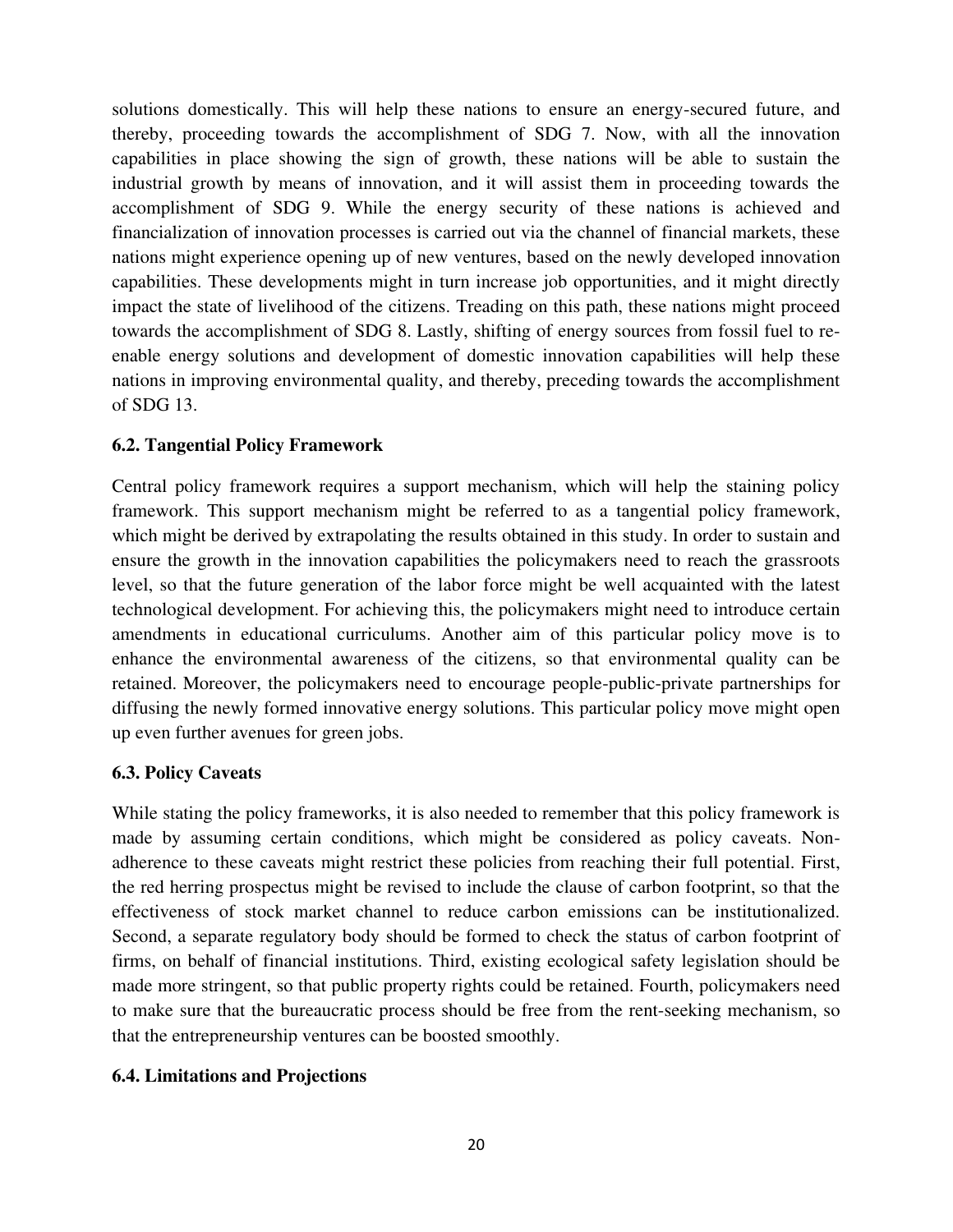While the policy frameworks are discussed and deliberated, it is also required to remember that this policy framework has been designed by considering certain policy instruments, and hence, this framework is not all-inclusive. Saying this, it should also be understood that this policy framework can serve as a baseline approach for the other emerging economies, which are also facing similar kinds of issues. The advantage of this framework is that it can be tailor-made in keeping with the specific issue of the countries, and there lies the contribution of this baseline approach. By considering the sample of high, middle, and low-income countries, future studies may explore the impact of green investments, eco-innovation, and environmental regulation on carbon emissions. Besides, studies in the future can explore the impact of stock market development on carbon emissions by using the sample of high carbon emitter and low carbon emitter countries; and the large size of stock market and small size of stock market. While carrying such kinds of samples, future studies may also consider the possibility of structural breaks. As the structural discontinuity in financial sector may have a significant impact on other sectors of an economy and subsequently on environmental quality in the long run.

# **Funding**

We confirm that we have received no funding for carrying out this study.

#### **Declaration of interest**

We declare that there is no potential conflict of interest regarding the content/authorship of this study.

#### **References**

- Ahmad, R., Etudaiye-Muhtar, O., Matemilola, B., Bany-Ariffin, A., 2016. Financial market development, global financial crisis and economic growth: evidence from developing nations. Portuguese Economic Journal 15 (3), 199-214.
- Ahmed, K., Rehman, M., Ozturk, I., 2017. What drives carbon dioxide emissions in the longrun? Evidence from selected South Asian Countries. Renewable and Sustainable Energy Review 70, 1142-1153.
- Ali, G., Ashraf, A., Bashir, M., Cui, S., 2017. Exploring environmental Kuznets curve (EKC) in relation to green revolution: a case study of Pakistan. Environmental Science and Policy 77, 166-171.
- Allard, A., Takman, J., Uddin, G., Ahmed, A., 2018. The N-shaped environmental Kuznets curve: an empirical evaluation using a panel quantile regression approach. Environmental Science and Pollution Research 25, 5848-5861.
- Amin, A., Dogan, E., Khan, Z., 2020. The impacts of different proxies for financialization on carbon emissions in top-ten emitter countries. Science of The Total Environment 740, https://doi.org/10.1016/j.scitotenv.2020.140127.
- Aoyagi, C., Ganelli, G., 2015. Asia's quest for inclusive growth revisited. Journal of Asian Economics 40, 29-46.
- Aslan, A., Apergis, N., Topcu, M., 2014. Banking development and energy consumption: evidence from a panel of Middle Eastern countries. Energy 72, 427-433.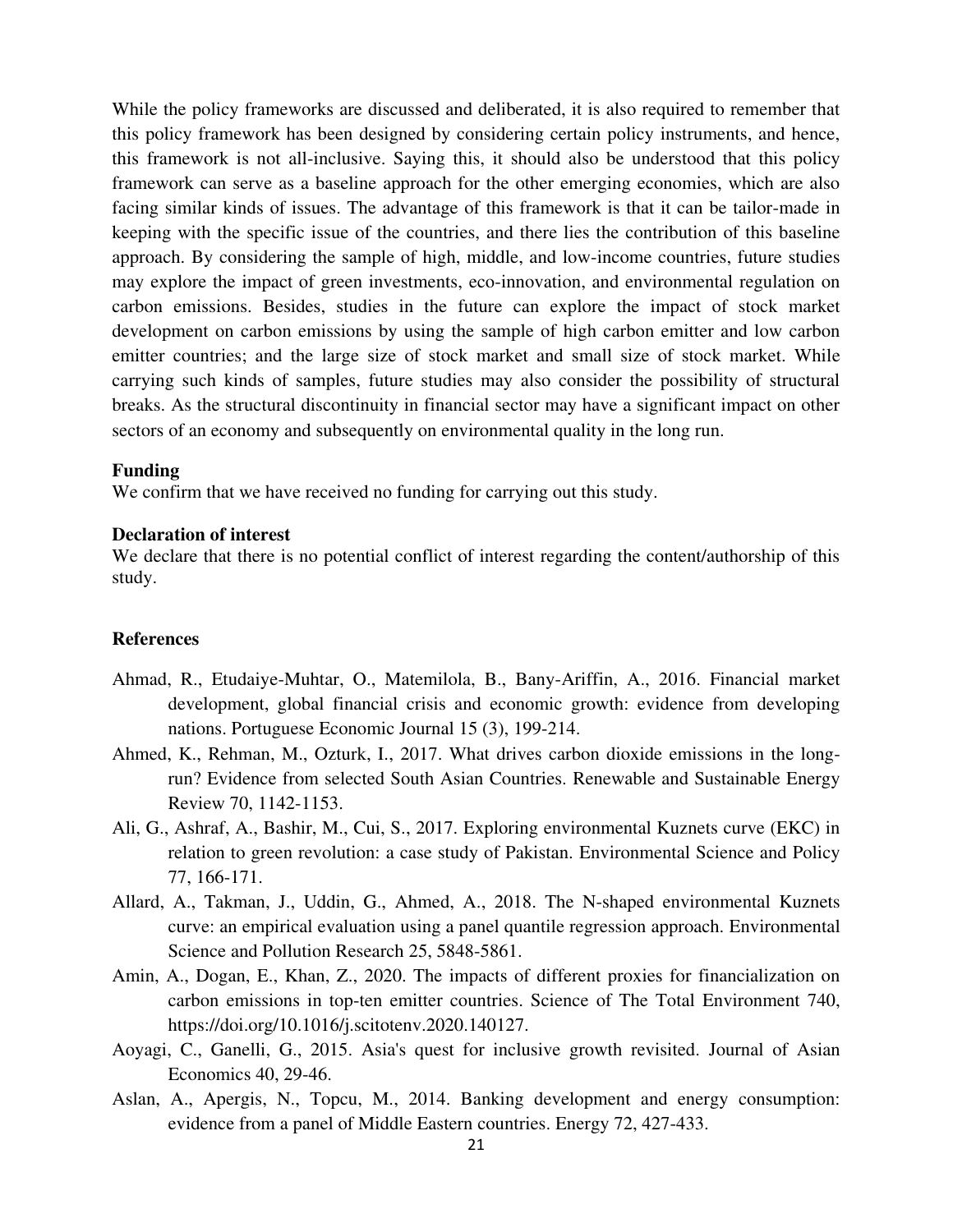- Asongu, S., Agboola, M., Alola, A., Bekun, F., 2020. The criticality of growth, urbanization, electricity and fossil fuel consumption to environment sustainability in Africa. Science of The Total Environment 712. https://doi.org/10.1016/j.scitotenv.2019.136376.
- Bekun, F., Alola, A., Sarkodie, S., 2019. Toward a sustainable environment: nexus between CO<sub>2</sub> emissions, resources rent, renewable and nonrenewable energy in 16-EU countries. Science of the Total Environment 657, 1023-1029.
- Bekun, F., Emir, F., Sarkodie, S., 2019. Another look at the relationship between energy consumption, carbon dioxide emissions, and economic growth in South Africa. Science of The Total Environment 655, 759-765.
- Breusch, T.S., Pagan, A.R., 1979. A simple test for heteroscedasticity and random coefficient variation. Econometrica: Journal of the Econometric Society, 1287-1294.
- Breusch, T., Pagan, A., 1980. The lagrange multiplier test and its applications to model specification in econometrics. The Review of Economic Studies 47 (1), 239-253.
- Campiglio, E., 2016. Beyond carbon pricing: the role of banking and monetary policy in financing the transition to a low-carbon economy. Ecological Economics 121, 220-230.
- Cervarich, M., Shu, S., Jain, A., Arneth, A., Canadel, J., Friedlingstein, P., et al. (2016). The terrestrial carbon budget of South and Southeast Asia. Environmental Research Letters 11, https://iopscience.iop.org/article/10.1088/1748-9326/11/10/105006/pdf.
- Chen, M., Sinha, A., Hu, K., Shah, M.I., 2021. Impact of technological innovation on energy efficiency in industry 4.0 era: Moderation of shadow economy in sustainable development. Technological Forecasting and Social Change, 164, 120521.
- Chudik, A., Mohaddes, K., Pesaran, M., Raissi, M., 2013. Debt, inflation and growth robust estimation of long-run effects in dynamic panel data models*.* Working Paper No. 162, Globalization and Monetary Policy Institute, Federal Reserve Bank of Dallas.
- Climate-Analytics., 2019. Decarbonising South and South East Asia. Pilot Asia-Pacific Climate Technology Network and Finance Centre. Global Environment Facility, https://climateanalytics.org/media/decarbonisingasia2019-fullreport-climateanalytics.pdf.
- Destek, M., Sinha, A., 2020. Renewable, non-renewable energy consumption, economic growth, trade openness and ecological footprint: Evidence from organisation for economic Cooperation and development countries. Journal of Cleaner Production 242, https://doi.org/10.1016/j.jclepro.2019.118537.
- Dey, S., Tareque, M., 2020. Electricity consumption and GDP nexus in Bangladesh: a time series investigation. Journal of Asian Business and Economic Studies 27 (1), 35-48.
- Ding, Q., Khattak, S., Ahmad, M., 2021. Towards sustainable production and consumption: assessing the impact of energy productivity and eco-innovation on consumption-based carbon dioxide emissions  $(CCO<sub>2e</sub>)$  in G-7 nations. Sustainable Production and Consumption 27, 254-268.
- Doğan, B., Balsalobre-Lorente, B., Nasir, M., 2020. European commitment to COP21 and the role of energy consumption, FDI, trade and economic complexity in sustaining economic growth. Journal of Environmental Management 273, https://doi.org/10.1016/j.jenvman.2020.111146.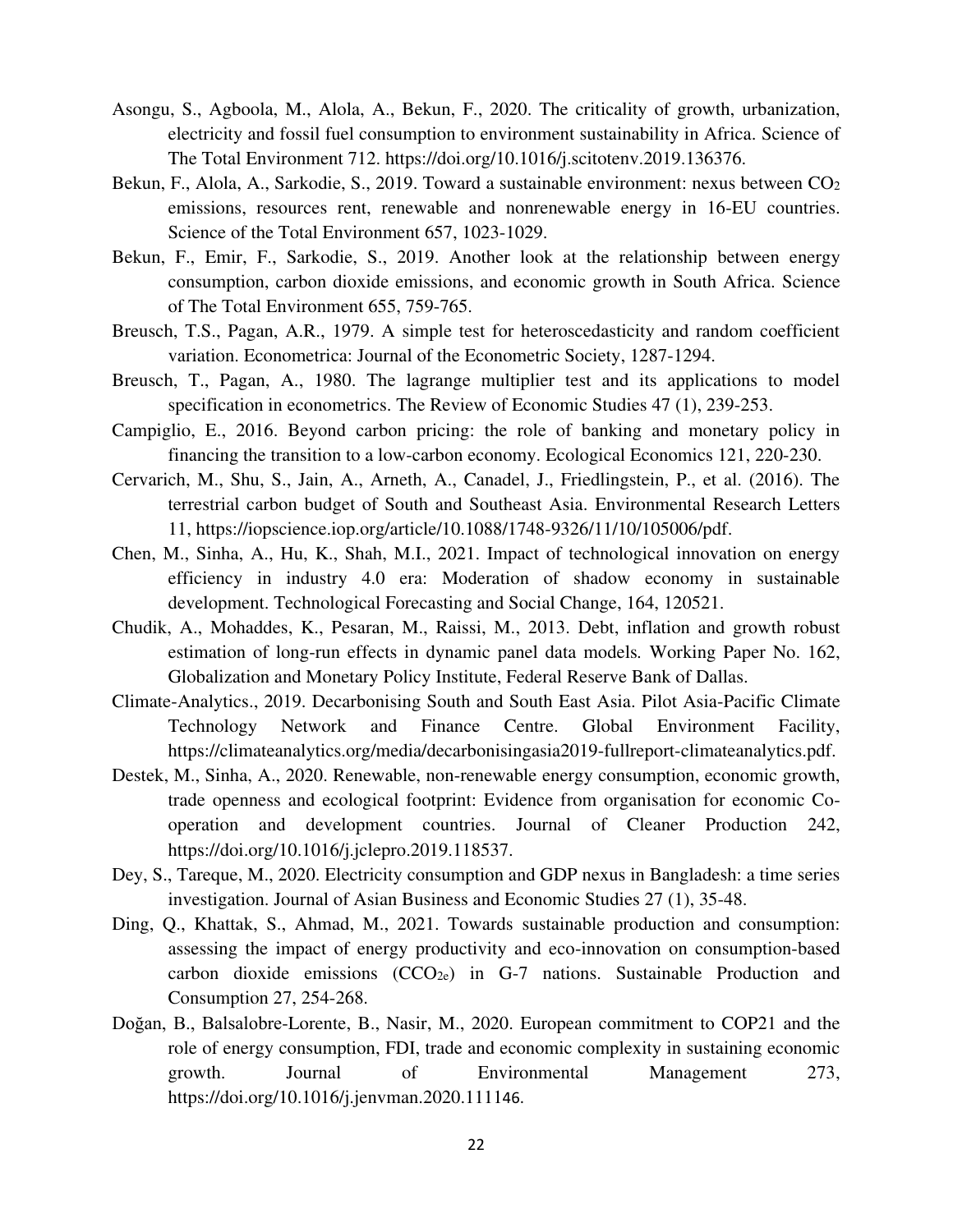- Dogan, E., Seker, F., 2016. The influence of real output, renewable and non-renewable energy, trade and financial development on carbon emissions in the top renewable energy countries. Renewable and Sustainable Energy Reviews 60, 1074-1085.
- Dutt, A., 2020. Accelerating renewable energy investments in Sri Lanka: drivers, risks, and opportunities. Centre for Energy Finance, Council on Energy, Environment and Water (CEEW), New Delhi.
- Farhani, S., Ozturk, I., 2015. Causal relationship between  $CO<sub>2</sub>$  emissions, real GDP, energy consumption, financial development, trade openness, and urbanization in Tunisia. Environmental Science and Pollution Research 22 (20), 15663-15676.
- Fawzy, S., Osman, A., Doran, J., Rooney, W., 2020. Strategies for mitigation of climate change: a review. Environmental Chemistry Letters 18, 2069–2094.
- Fisher-Vanden, K., Jefferson, G., Jingkui, M., Jianyi, X., 2006. Technology development and energy productivity in China. Energy Economics 28 (5-6), 690-705.
- Godil, D., Sharif, A., Rafique, S., Jermsittiparsert, K., 2020. The asymmetric effect of tourism, financial development, and globalization on ecological footprint in Turkey. Environmental Science and Pollution Research, https://doi.org/10.1007/s11356-020- 09937-0.
- Hakimi, A., Hamdi, H., 2016. Trade liberalization, FDI inflows, environmental quality and economic growth: a comparative analysis between Tunisia and Morocco. Renewable and Sustainable Energy Reviews 58, 1445-1456.
- Holma, A., Leskinen, P., Myllyviita, T., Manninen, K., Sokka, L., Sinkko, T., et al., 2018. Environmental impacts and risks of the national renewable energy targets – a review and a qualitative case study from Finland. Renewable and Sustainable Energy Reviews 82 (Part 1), 1433-1441.
- International Financial Corporation., 2020. IFC investment in Sri Lankan wind power preserves environment, supports tourism. Retrieved October 10, 2020, from International Financial Corporation: World Bank Group: https://www.ifc.org/wps/wcm/connect/news\_ext\_content/ifc\_external\_corporate\_site/new s+and+events/news/sl\_windpower
- Jarque, C.M., Bera, A.K., 1987. A test for normality of observations and regression residuals. International Statistical Review, 55(2), 163-172.
- Khan, Z., Ali, S., Kirikkaleli, D., Jiao, Z., 2020. Consumption-based carbon emissions and International trade in G7 countries: the role of Environmental innovation and Renewable energy. Science of The Total Environment 730, https://doi.org/10.1016/j.scitotenv.2020.138945.
- Kiani, K., 2020. Pakistan offers \$100bn investment opportunities in energy sector: Ayub. Dawn, https://www.dawn.com/news/1536503.
- Kumar, J., Majid, M., 2020. Renewable energy for sustainable development in India: current status, future prospects, challenges, employment, and investment opportunities. Energy, Sustainability and Society 10 (2), 1-36. https://doi.org/10.1186/s13705-019-0232-1.
- Kumar, S., 2016. Assessment of renewables for energy security and carbon mitigation in Southeast Asia: the case of Indonesia and Thailand. Applied Energy 163, 63-70.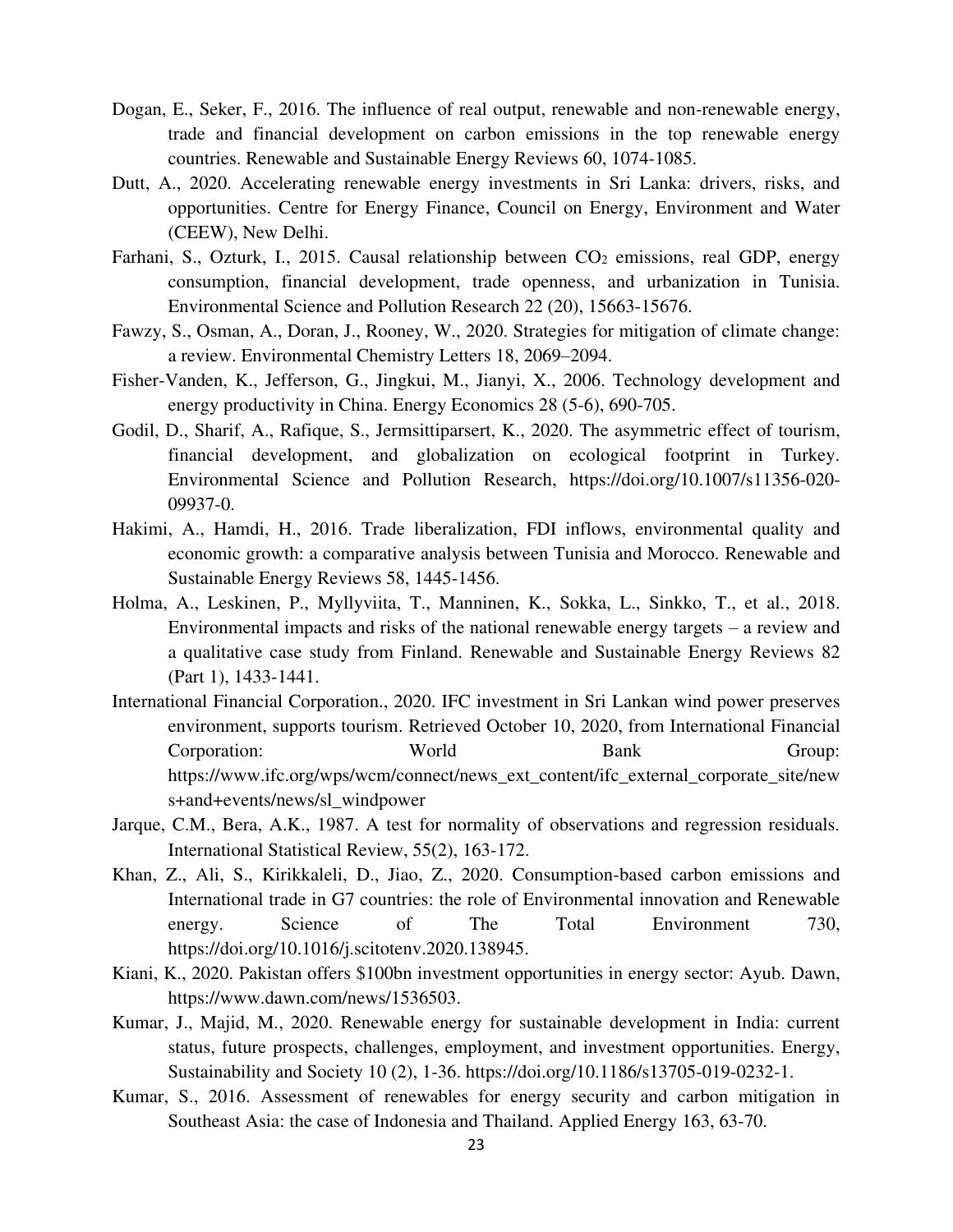- Li, B., Piachaud, D., 2019. Technological innovations and social development in Asia. Journal of Asian Public Policy 12, 1-14.
- Lin, B., Wang, M., 2021. The role of socio-economic factors in China's  $CO<sub>2</sub>$  emissions from production activities. Sustainable Production and Consumption 27, 217-227.
- Liu, Y., 2013. Energy production and regional economic growth in China: a more comprehensive analysis using a panel model. Energies 6 (3), 1409-1420.
- Lopez-Menendez, A., Perez, R., Moreno, B., 2014. Environmental costs and renewable energy: re-visiting the environmental Kuznets curve. Journal of Environmental Management 145, 368-373.
- Mendonça, A., Barni, G., Moro, M., Bornia, A., Kupek, E., Fernandes, L., 2020. Hierarchical modeling of the 50 largest economies to verify the impact of GDP, population and renewable energy generation in CO2 emissions. Sustainable Production and Consumption 22, 58-67.
- Mirza, F., Kanwal, A., 2017. Energy consumption, carbon emissions and economic growth in Pakistan: dynamic causality analysis. Renewable and Sustainable Energy Reviews 72, 1233-1240.
- Nasir, M., Canh, N., Le, T., 2021. Environmental degradation & role of financialisation, economic development, industrialisation and trade liberalisation. Journal of Environmental Management 277, https://doi.org/10.1016/j.jenvman.2020.111471
- Nasir, M., Huynh, T., Tram, H., 2019. Role of financial development, economic growth & foreign direct investment in driving climate change: a case of emerging ASEAN. Journal of Environmental Management 242, 131-141.
- Nasreen, S., Anwar, S., 2014. Causal relationship between trade openness, economic growth and energy consumption: a panel data analysis of Asian countries. Energy Policy 69, 82-91.
- Nguyen, D., Huynh, T., Nasir, M., 2021. Carbon emissions determinants and forecasting: evidence from G6 countries. Journal of Environmental Management 285, https://doi.org/10.1016/j.jenvman.2021.111988.
- Özokcu, S., Özdemir, Ö., 2017. Economic growth, energy, and environmental Kuznets curve. Renewable and Sustainable Energy Reviews 72, 639-647.
- Padilla, E., Serrano, A., 2006. Inequality in CO<sub>2</sub> emissions across countries and its relationship with income inequality: a distributive approach. Energy Policy 34(14), 1762-1772.
- Pandey, S., Dogan, E., Taskin, D., 2020. Production-based and consumption-based approaches for the energy-growth-environment nexus: evidence from Asian countries. Sustainable Production and Consumption 23, 274-281.
- Paramati, S., Mo, D., Gupta, R., 2017. The effects of stock market growth and renewable energy use on CO<sub>2</sub> emissions: evidence from G20 countries. Energy Economics 66, 360-371.
- Peng, X., Tao, X., 2018. Decomposition of carbon intensity in electricity production: technological innovation and structural adjustment in China's power sector. Journal of Cleaner Production 172, 805-818.
- Pesaran, M., 2004. General diagnostic tests for cross section dependence in panels. Cambridge Working Papers in Economics 0435, Faculty of Economics, University of Cambridge.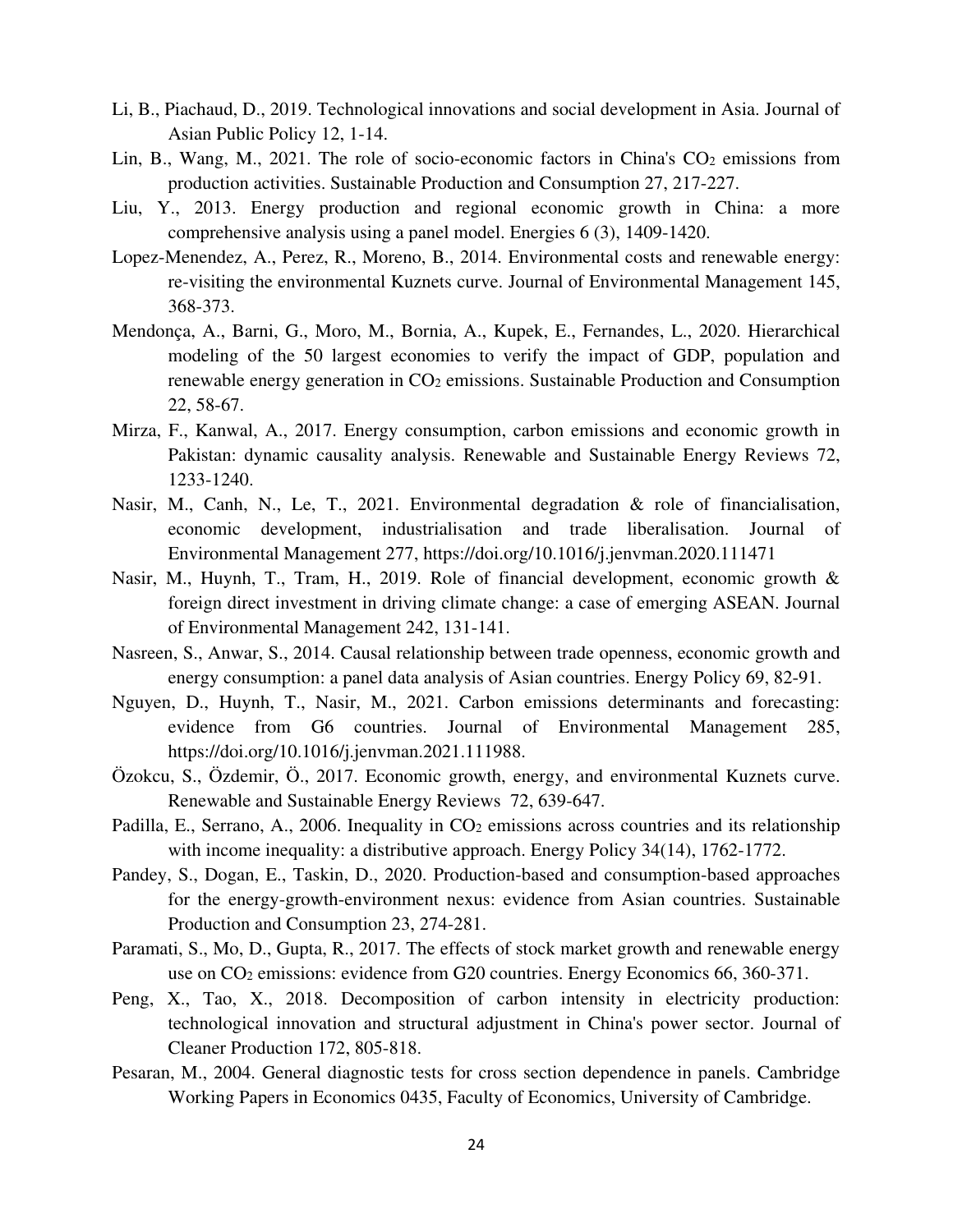- Pham, M., Huynh, T., Nasir, M., 2020. Environmental consequences of population, affluence and technological progress for European countries: a Malthusian view. Journal of Environmental Management 260, https://doi.org/10.1016/j.jenvman.2020.110143.
- Ponomarenko, A., 2019. Do sterilized foreign exchange interventions create money? Journal of Asian Economics 62, 1-16.
- Rahman, M., Saidi, K., Mbarek, M., 2020. Economic growth in South Asia: the role of CO<sup>2</sup> emissions, population density and trade openness. Heliyon 6 (5), https://doi.org/10.1016/j.heliyon.2020.e03903.
- Ramsey, J.B., 1969. Tests for specification errors in classical linear least-squares regression analysis. Journal of the Royal Statistical Society: Series B (Methodological), 31(2), 350- 371.
- Sadorsky, P., 2010. The impact of financial development on energy consumption in emerging economies. Energy Policy 38, 2528-2535.
- Salahuddin, M., Alam, K., Ozturk, I., Sohag, K., 2018. The effects of electricity consumption, economic growth, financial development and foreign direct investment on  $CO<sub>2</sub>$  emissions in Kuwait. Renewable and Sustainable Energy Reviews 81 (P2), 2002-2010.
- Salman, M., Long, X., Dauda, L., Mensah, C., Muhammad, S., 2019. Different impacts of export and import on carbon emissions across 7 ASEAN countries: a panel quantile regression approach. Science of the Total Environment 686, 1019-1029.
- Samarakoon, L., 2016. Sri Lanka capital market assessment. Project Number: 49273, Asian Development Bank, Colombo, Sri Lanka.
- Shahbaz, M., Balsalobre-Lorente, D., Sinha, A., 2019. Foreign direct investment-CO<sub>2</sub> emissions nexus in Middle East and North African countries: importance of biomass energy consumption. Journal of Cleaner Production 217, 603-614. https://doi.org/10.1016/j.jclepro.2019.01.282.
- Shahbaz, M., Mallick, H., Mahalik, M., Loganathan, N., 2015. Does globalization impede environmental quality in India? Ecological Indicators*,* 52 (2015), 379-393.
- Shahbaz, M., Mallick, H., Mahalik, M., Loganathan, N., 2015. Does globalization impede environmental quality in India? Ecological Indicators 52 (May 2015), 379-393.
- Shahbaz, M., Sharma, R., Sinha, A., Jiao, Z., 2021. Analyzing nonlinear impact of economic growth drivers on CO2 emissions: designing an SDG framework for India. Energy Policy, 148(Part B), [https://doi.org/10.1016/j.enpol.2020.111965.](https://doi.org/10.1016/j.enpol.2020.111965)
- Shahbaz, M., Uddin, G., Rehman, I., Imran, K., 2014. Industrialization, electricity consumption and CO2 emissions in Bangladesh. Renewable & Sustainable Energy Reviews 31, 575- 586.
- Sharma, R., Kautish, P., 2020. Examining the nonlinear impact of coal and oil-based electricity production on CO2 emissions in India. The Electricity Journal, 33 (6), https://doi.org/10.1016/j.tej.2020.106775.
- Sharma, R., Kautish, P., 2020. Linkages between financial development and economic growth in the middle-income countries of South Asia: a panel data investigation. Vision: The Journal of Business Perspective 24 (2), 140-150.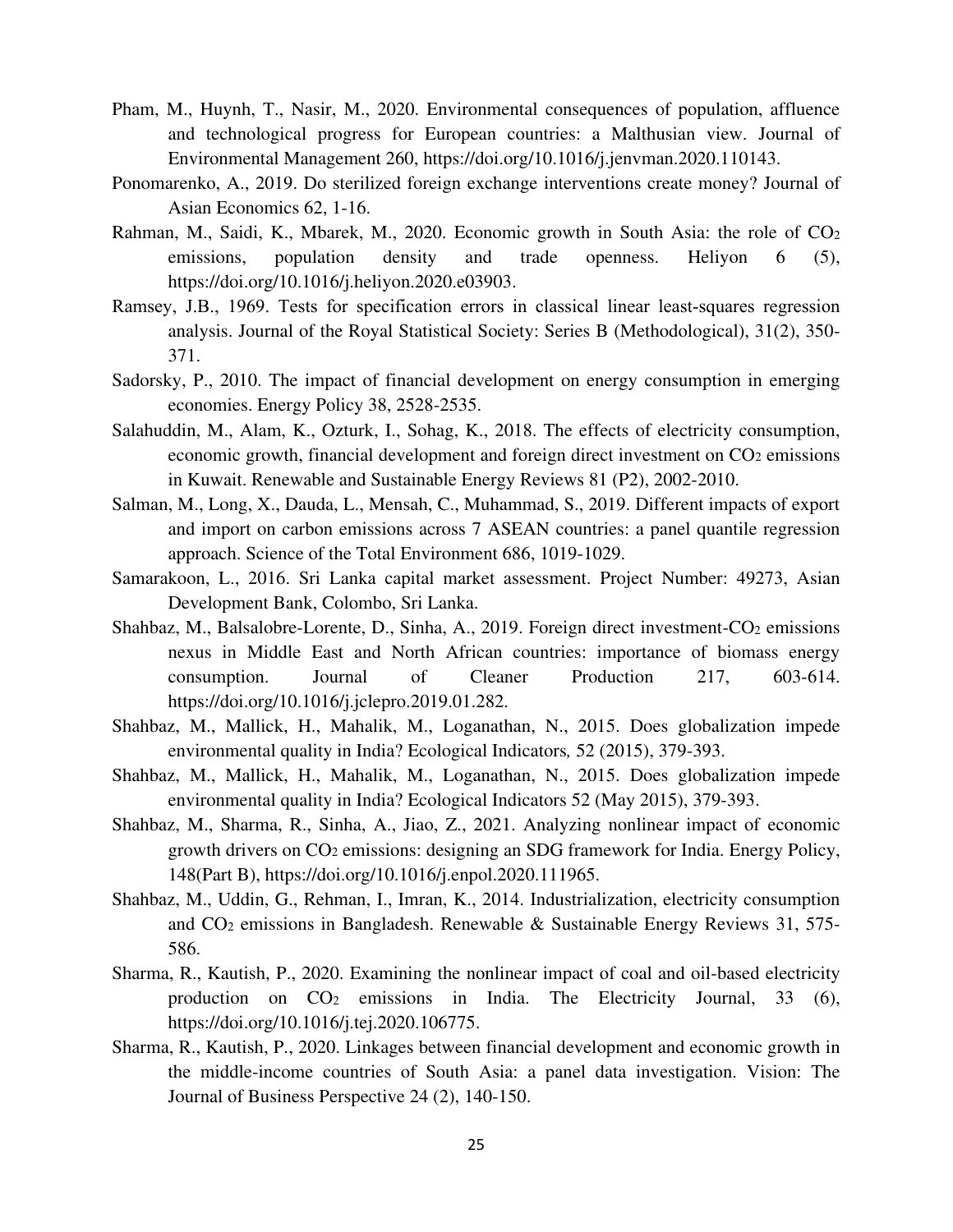- Sharma, R., Kautish, P., Uddin, M., 2020. Do the international economic endeavors affect CO<sup>2</sup> emissions in open economies of South Asia? An empirical examination under nonlinearity. Management of Environmental Quality 31 (1), 89-110.
- Sharma, R., Sinha, A., Kautish, P., 2021. Do economic endeavors complement sustainability goals in the emerging economies of South and Southeast Asia? Management of Environmental Quality, https://doi.org/10.1108/MEQ-10-2020-0218.
- Shukla, A., Sudhakar, K., Baredar, P., 2017. Renewable energy resources in South Asian countries: challenges, policy and recommendations. Resource-Efficient Technologies, 3(3), 342-346.
- Sinha, A., Bhattacharya, J., 2016. Confronting environmental quality and societal aspects: an environmental Kuznets curve analysis for Indian cities. International Journal of Green Economics, 10(1), 69-88.
- Sinha, A., Mishra, S., Sharif, A., Yarovaya, L., 2021. Does green financing help to improve environmental & social responsibility? Designing SDG framework through advanced quantile modelling. Journal of Environmental Management 292, https://doi.org/10.1016/j.jenvman.2021.112751.
- Sinha, A., Shahbaz, M., 2018. Estimation of Environmental Kuznets Curve for CO<sub>2</sub> emission: role of renewable energy generation in India. Renewable Energy 119, 703-711.
- Sinha, A., Shahbaz, M., Balsalobre, D., 2017. Exploring the relationship between energy usage segregation and environmental degradation in N-11 countries. Journal of Cleaner Production 168, 1217-1229. https://doi.org/10.1016/j.jclepro.2017.09.07.
- Sinha, A., Sengupta, T., Saha, T., 2021. Technology policy and environmental quality at crossroads: Designing SDG policies for select Asia Pacific countries. Technological Forecasting and Social Change, 161, 120317.
- Sinha, A., Sengupta, T., Kalugina, O., Gulzar, M.A., 2020a. Does distribution of energy innovation impact distribution of income: A quantile-based SDG modeling approach. Technological Forecasting and Social Change, 160, 120224.
- Sinha, A., Shah, M. I., Sengupta, T., Jiao, Z., 2020b. Analyzing technology-emissions association in Top-10 polluted MENA countries: How to ascertain sustainable development by quantile modeling approach. Journal of Environmental Management, 267, 110602.
- Sinha, A., Sengupta, T., Alvarado, R., 2020d. Interplay between technological innovation and environmental quality: formulating the SDG policies for next 11 economies. Journal of Cleaner Production, 242, 118549.
- Steffen, B., 2020. Estimating the cost of capital for renewable energy projects. Energy Economics 88, https://doi.org/10.1016/j.eneco.2020.104783.
- Tamazian, A., Chousa, J., Vadlamannati, K., 2009. Does higher economic and financial development lead to environmental degradation: evidence from BRIC countries. Energy Policy 37 (1), 246-253.
- Terrell, T., 2020. Carbon flux and N- and M-shaped environmental Kuznets curves: evidence from international land use change. Journal of Environmental Economics and Policy, https://doi.org/10.1080/21606544.2020.1809527.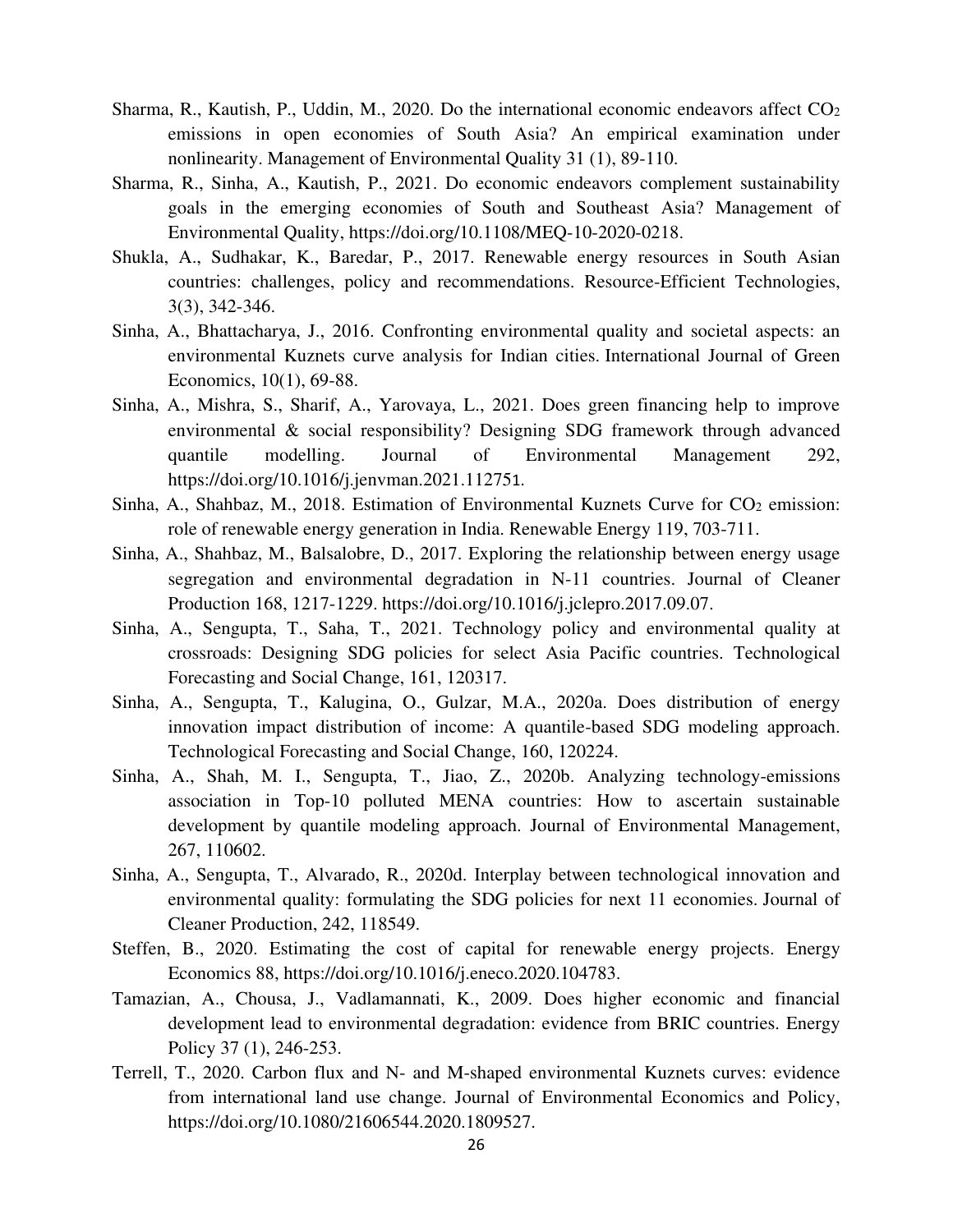- The Economics Times., 2020a. Opinion: is India's renewable energy investment on track? ETEnergy World-The Economics Times, https://energy.economictimes.indiatimes.com/news/renewable/opinion-is-indiasrenewable-energy-investment-on-track/76229607.
- The Economic Times., 2019a. Out of top 10 most polluted cities in the world, 7 cities are from India alone. The Economic Times, available at: https://economictimes.indiatimes.com/news/politics-and-nation/out-of-top-10-mostpolluted-cities-in-the-world-7-cities-are-from-india-alone/south-asiasbattle/slideshow/68266564.cms.
- Topcu, M., Tugcu, C., O., O., 2020. How does environmental degradation react to stock market development in developing countries? In M. Shahbaz, and D. Balsalobre-Lorente, Econometrics of Green Energy Handbook (https://doi.org/10.1007/978-3-030-46847- 7\_14). Springer, Cham.
- UNCTAD., 2017. The role of stock exchanges in fostering economic growth and sustainable development. United Nations, World Federation of Exchanges, https://unctad.org/en/PublicationsLibrary/WFE\_UNCTAD\_2017\_en.pdf.
- United Nations Economic and Social Commission for Asia and the Pacific (UNESCAP), 2020. Progress of NDC Implementation in Asia-Pacific – Methodological Framework and Preliminary Findings.
- United Nations., 2019. World economic situation and prospects 2019. United Nations, New York. https://www.un.org/development/desa/dpad/wpcontent/uploads/sites/45/WESP2019\_BOOK-CH3-5-south-asia-en.pdf.
- Westerlund, J., 2007. Testing for error correction in panel data. Oxford Bulletin of Economics and Statistics 69 (6), 709-748.
- Wooldridge, J.M., 2002. Inverse probability weighted M-estimators for sample selection, attrition, and stratification. Portuguese Economic Journal, 1(2), 117-139.
- World Bank., 2021. World Development Indicators. Retrieved July 24, 2019, from The World Banks: https://data.worldbank.org/indicator
- Zafar, M., Mirza, F., Zaidi, S., Hou, F., 2019b. The nexus of renewable and nonrenewable energy consumption, trade openness, and  $CO<sub>2</sub>$  emissions in the framework of EKC: evidence from emerging economies. Environmental Science and Pollution Research 26 (15), 15162-15173.
- Zafar, M., Zaidi, S., Sinha, A., Gedikl, A., Hou, F., 2019a. The role of stock market and banking sector development, and renewable energy consumption in carbon emissions: insights from G-7 and N-11 countries. Resources Policy 62, 427-436.
- Zafar, M. W., Shahbaz, M., Hou, F., Sinha, A., 2019c. From nonrenewable to renewable energy and its impact on economic growth: the role of research & development expenditures in Asia-Pacific Economic Cooperation countries. Journal of Cleaner Production, 212, 1166- 1178.
- Zafar, M.W., Sinha, A., Ahmed, Z., Qin, Q., Zaidi, S.A.H., 2021. Effects of biomass energy consumption on environmental quality: The role of education and technology in Asia-